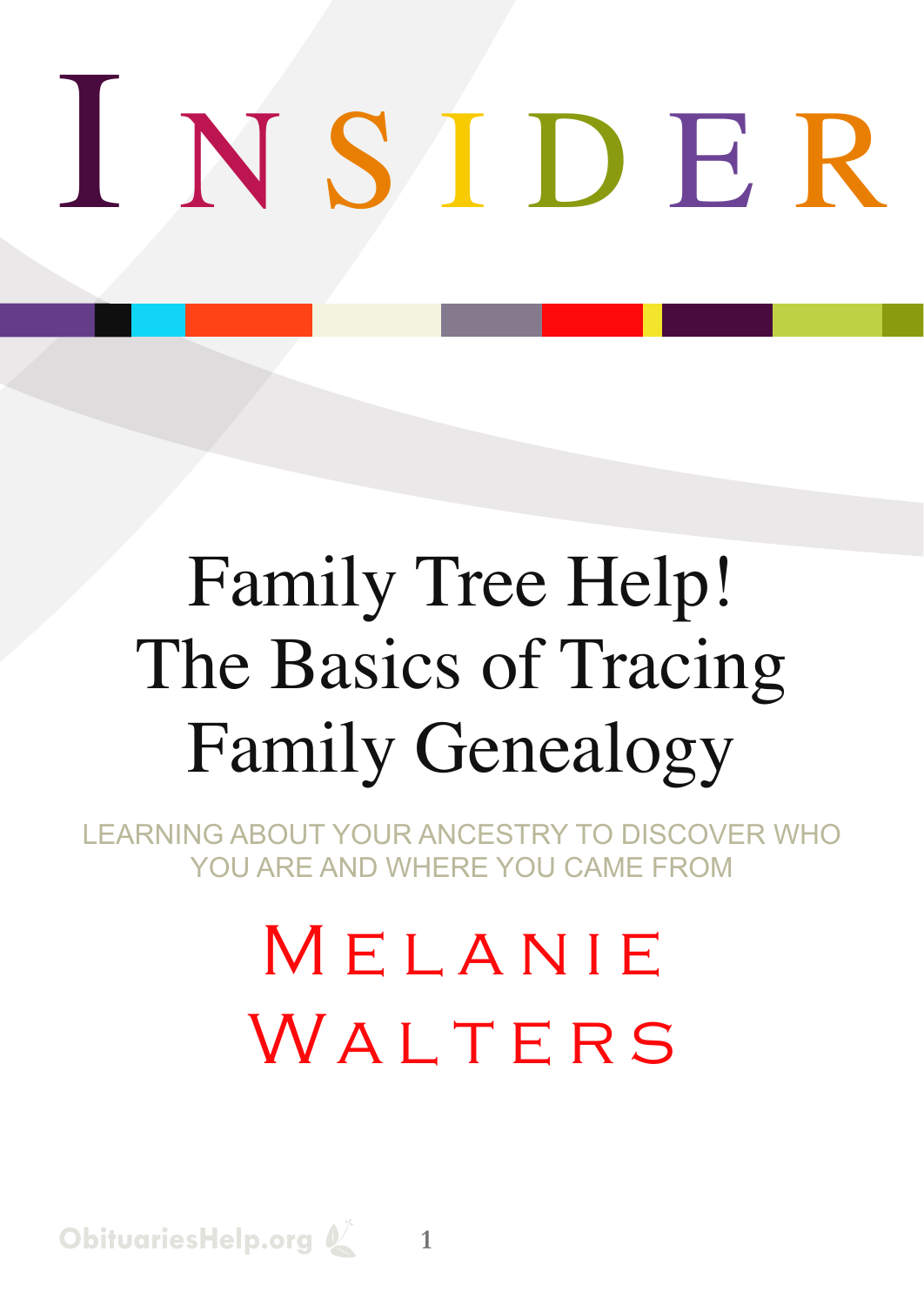# Basics of Beginning Genealogy

# *Chapter 1*

Eving into the past to discover our ancestors and the long hidden secrets that lie with them has<br>become an increasingly popular pursuit during our era. You've probably thought about who or become an increasingly popular pursuit during our era. You've probably thought about who or what some of your ancestors were, what they did for a living, where they lived etc. You never know who you

might be related to. You could be a descendant of Braveheart, or even a cousin of Mel Gibson himself. Most likely you're not, but the possibility is there. Nevertheless, wouldn't you like to find out?

With the increasing availability of resources and information, now is a good time to begin a search of your family history. Knowing the history of your family - what trials they may have endured or hardships they've overcome, can help you to have a better understanding of yourself and a greater appreciation of your clan. Imagine discovering that



you're the great-great-great grandchild of a notorious highwayman. Now wouldn't that make for interesting dinner conversation!

### **[Tip](http://www.obituarieshelp.org/free_printable_blank_family_tree.html?utm_source=familytree_pdf_v1&utm_medium=gary_pdf&utm_campaign=genealogy_pdf)**

**[ObituariesHelp](http://www.obituarieshelp.org/free_printable_blank_family_tree.html?utm_source=familytree_pdf_v1&utm_medium=gary_pdf&utm_campaign=genealogy_pdf)** [has over 18](http://www.obituarieshelp.org/free_printable_blank_family_tree.html?utm_source=familytree_pdf_v1&utm_medium=gary_pdf&utm_campaign=genealogy_pdf)  [pages of free](http://www.obituarieshelp.org/free_printable_blank_family_tree.html?utm_source=familytree_pdf_v1&utm_medium=gary_pdf&utm_campaign=genealogy_pdf)  [unique family tree](http://www.obituarieshelp.org/free_printable_blank_family_tree.html?utm_source=familytree_pdf_v1&utm_medium=gary_pdf&utm_campaign=genealogy_pdf)  [templates. Click](http://www.obituarieshelp.org/free_printable_blank_family_tree.html?utm_source=familytree_pdf_v1&utm_medium=gary_pdf&utm_campaign=genealogy_pdf)  [here to view them.](http://www.obituarieshelp.org/free_printable_blank_family_tree.html?utm_source=familytree_pdf_v1&utm_medium=gary_pdf&utm_campaign=genealogy_pdf) The pathway to the past however, is not paved with gold, though you might discover some along the way! It's often a rough and rocky journey through twists and turns and sometimes road blocks. The rewards that you'll receive along the way however are massive. You'll definitely learn to research, and you'll develop a detective like intelligence and keen intuition that enable you to tell the difference between a hot lead and a dead end. Long lost cousins are re-connected and far off family heirlooms are sometimes reclaimed.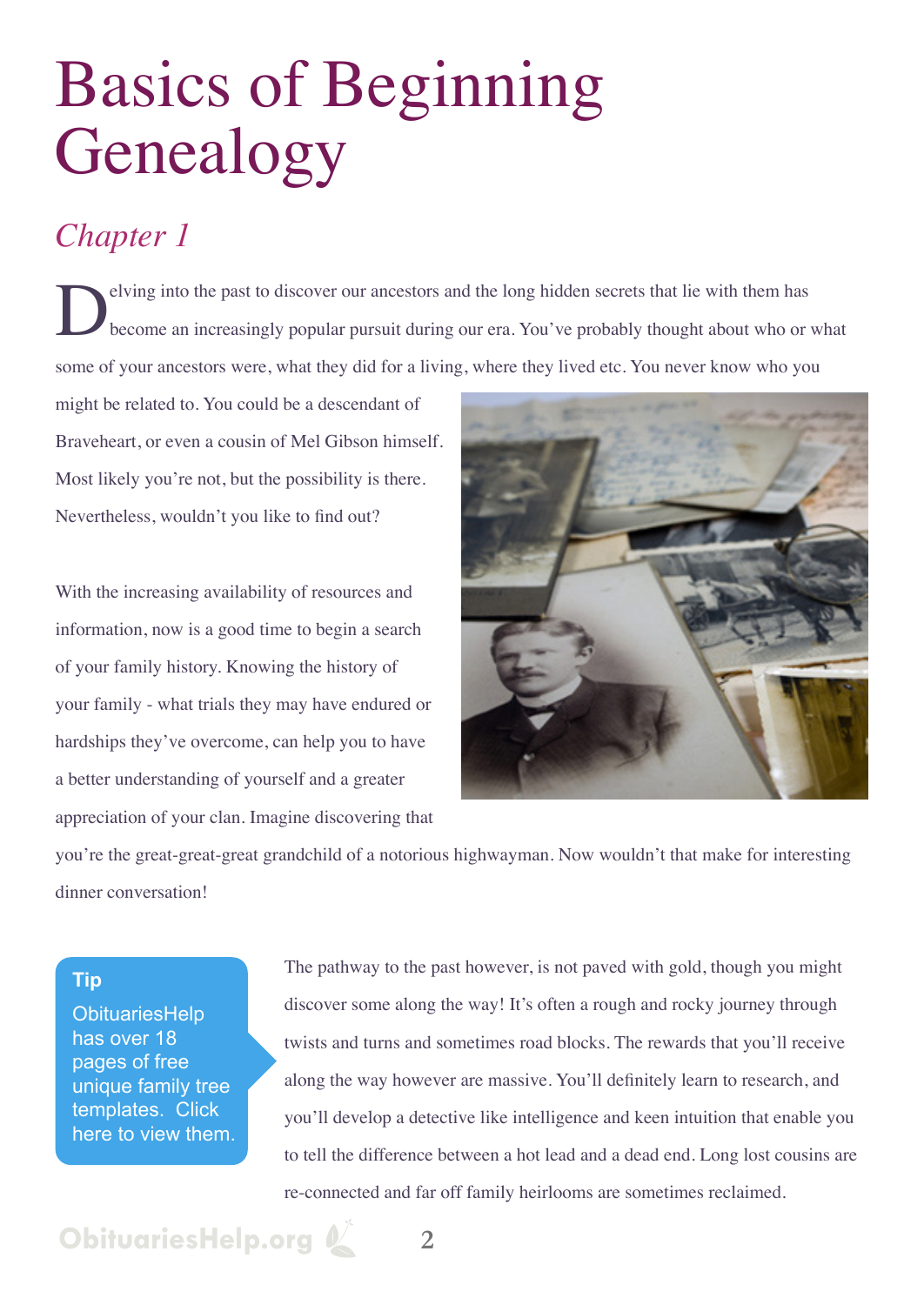As rewarding a journey as it may be, an expedition into your families past can be a complicated undertaking. This manual will help you from beginning to end. We'll show you how and where to start, what records and documents you'll need. When you discover those records and documents, you'll need to be able to understand and decipher them; we'll help you with that too. And most of all, we'll show you what to do if you come to the dreaded dead-end. Think of this manual as the genealogical shovel that will help you to dig up your ancestral roots!

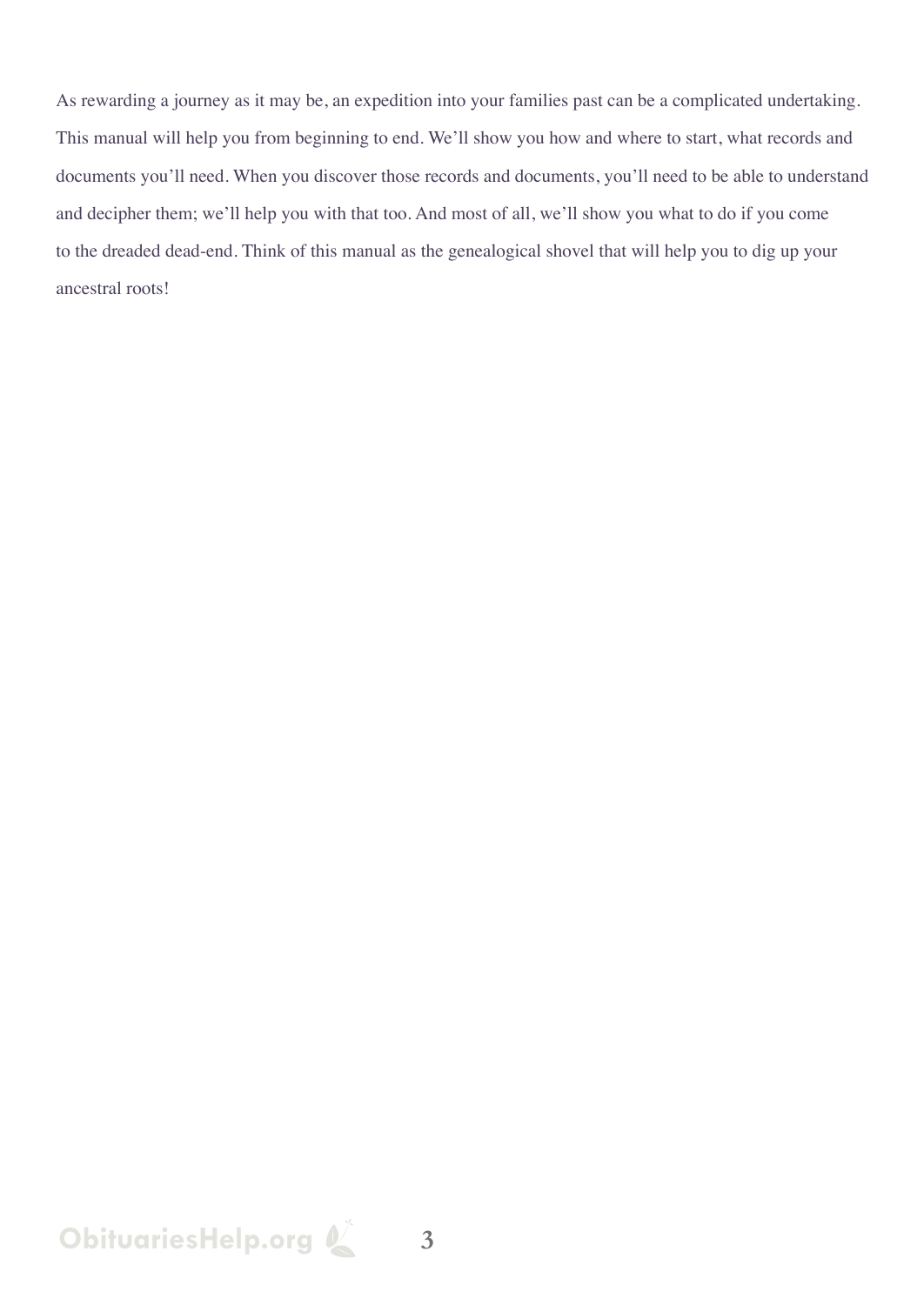# The Family Tree and your Family History

# *Chapter 2*

It's quite natural to wonder where you came from and to question who your ancestors might have been.<br>Our ancestral lineage reaches back through the centuries and possibly across the seas and over continer Our ancestral lineage reaches back through the centuries and possibly across the seas and over continents. There is no doubt that our relatives participated in Women's Suffrage, the World Wars, and even the

Industrial Revolution. The wonderful thing about a genealogical search is that it can reveal exactly what part, if any, our families played in those historical milestones. Perhaps it was a major one, perhaps a minor role. Whatever their involvement, the research we undertake will involve us personally in reliving those eras while discovering new and exciting facts about our family. But just how do we begin this epic adventure?



Like any worthwhile and labour intensive exercise, getting started is the hardest part of a genealogical

search. But it's amazingly easy, and once you begin, the momentum you develop with the help of this manual will propel you onwards. The first step in beginning a family tree is to simply write down your name, your birth date and your place of birth on a sheet of paper. Voila, you're genealogical search has begun! Wasn't that easy? I told you so! It's really that simple, but of course, it won't always be. You've written down facts about yourself that are common knowledge and easy to come by. In doing so you have begun compiling your family history.

Building a Family Tree and Recording a Family History is Not the Same Thing.

Though the two are interdependent, it's important to know the difference. While you can't build a family tree

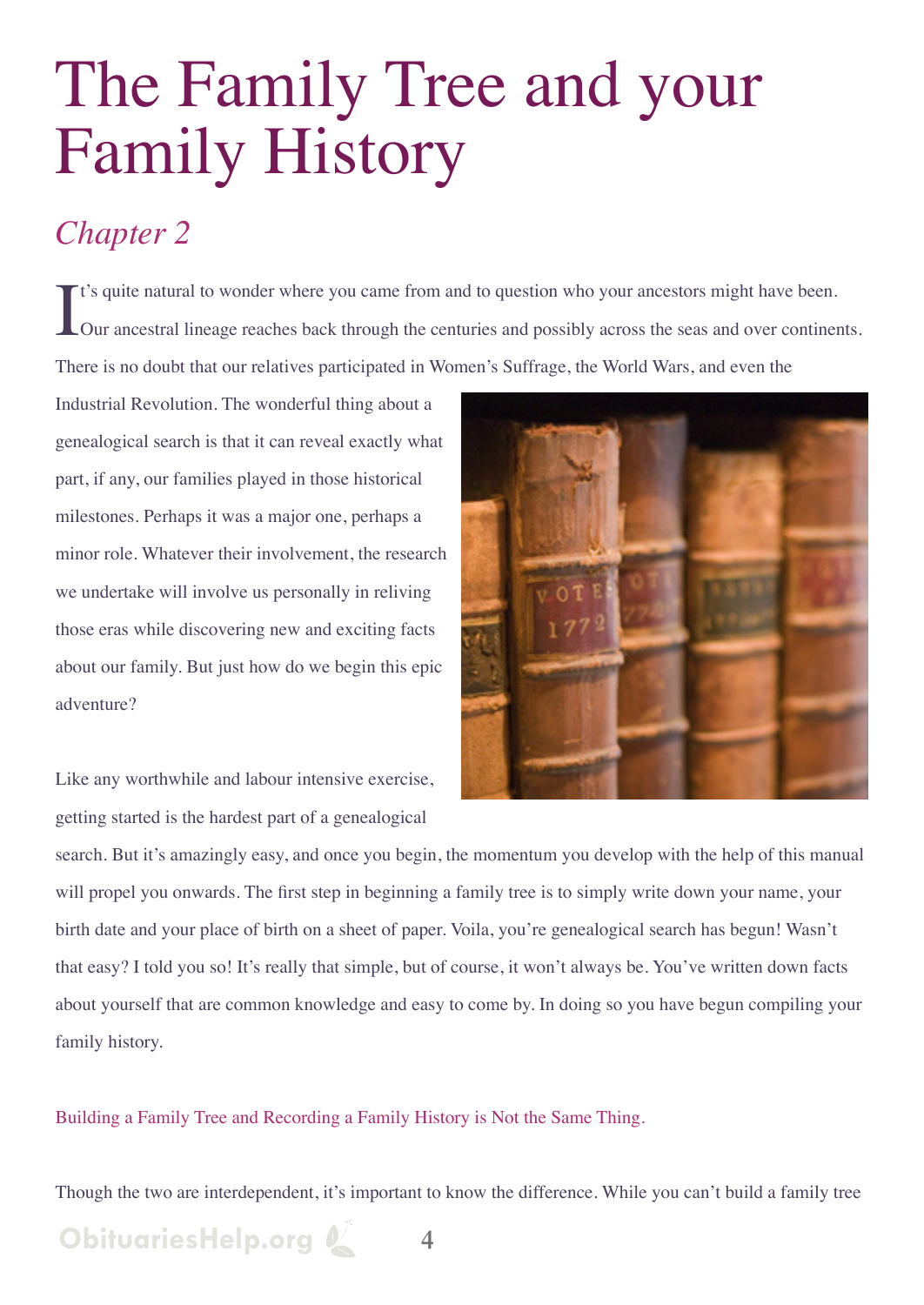without knowing some family history, certain details are not required for the family tree to grow. To establish a family tree, all the information you'll need are the names of the family members to be included in the tree, their birth dates and places, death dates and places and marriage dates and places if applicable. This is what you see commonly displayed in "tree" form and is also known as an Ancestral or Pedigree chart.

Though the construction of the Family Tree is an important aspect of genealogy, researching and recording your family history is genealogy. In compiling your family history, you're accumulating all the information you'll need to develop your family tree. You'll record all of this information in what is known as a family group record. This is your most important file in your genealogical search, and will contain all of the information you gather on every member of your family. Your family group record will be the basis of your genealogical search, and forming it is the best way to begin.

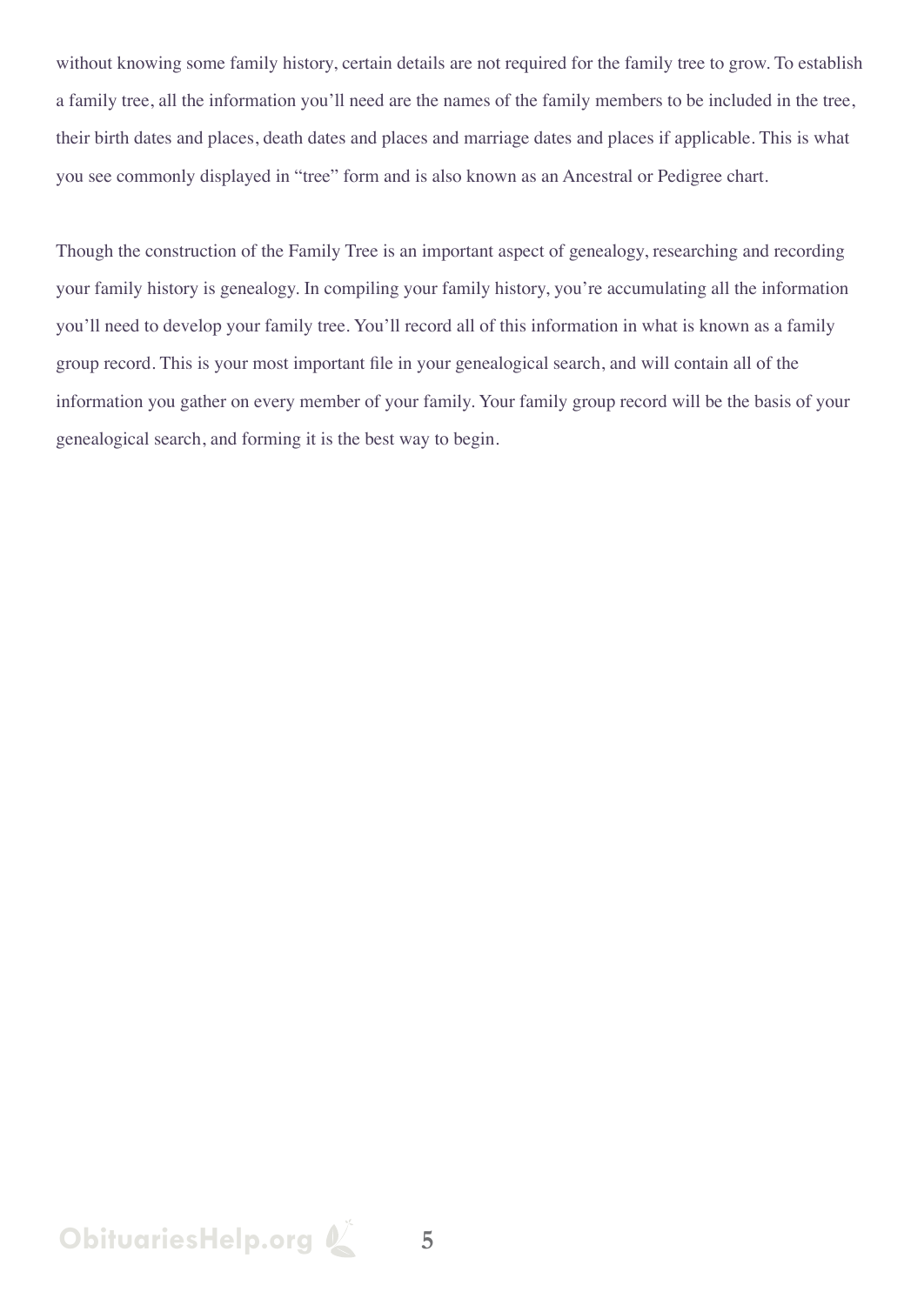# Beginning Your Family Group Record

### *Chapter 3*

You've already written down your vital information, now it's time to begin with the rest of your family. This is a critical stage in searching your family history, and time spent here will benefit you further down the road. After your name, write down the basic information about them. Remember the basic information is what will be written onto the family tree and includes birth, death and marriage dates and their locations. I'll refer to them as the vital statistics for the duration of this manual. It will help to download a pedigree chart from our website and write in the names and information that you presently have. This will help you to see where there are gaps in your family tree and indicate where you need to focus.

At this initial stage you may not be able to proceed much farther than your grandparents, and you might realize how little you know about them. For instance you may not know your grandmother's maiden name, or birthdays may elude you. Don't despair; knowing exactly the extent and the limitations of your knowledge merely helps you to know precisely where you need to look. The way ahead will be much clearer.

#### The Next Step is Finding the Missing Information

This can be a long and enjoyable process and it's important to contain your excitement and complete this step thoroughly. You'll need to contact every family member that you can think of and gather as much memorabilia as possible. Ask and look for diaries, old bibles, newspaper cuttings, photographs, birth and death certificates, marriage certificates and any other documentation available. These things can be valuable assets to a genealogist, and it's important to store them securely within your family group record. Even if some of these things may seem useless at first, they may provide a valuable gem of information during the later stages of your search. If you relatives are generous enough to supply you with any photographs or documentation, make sure you scan or copy it as soon as possible and return it to them.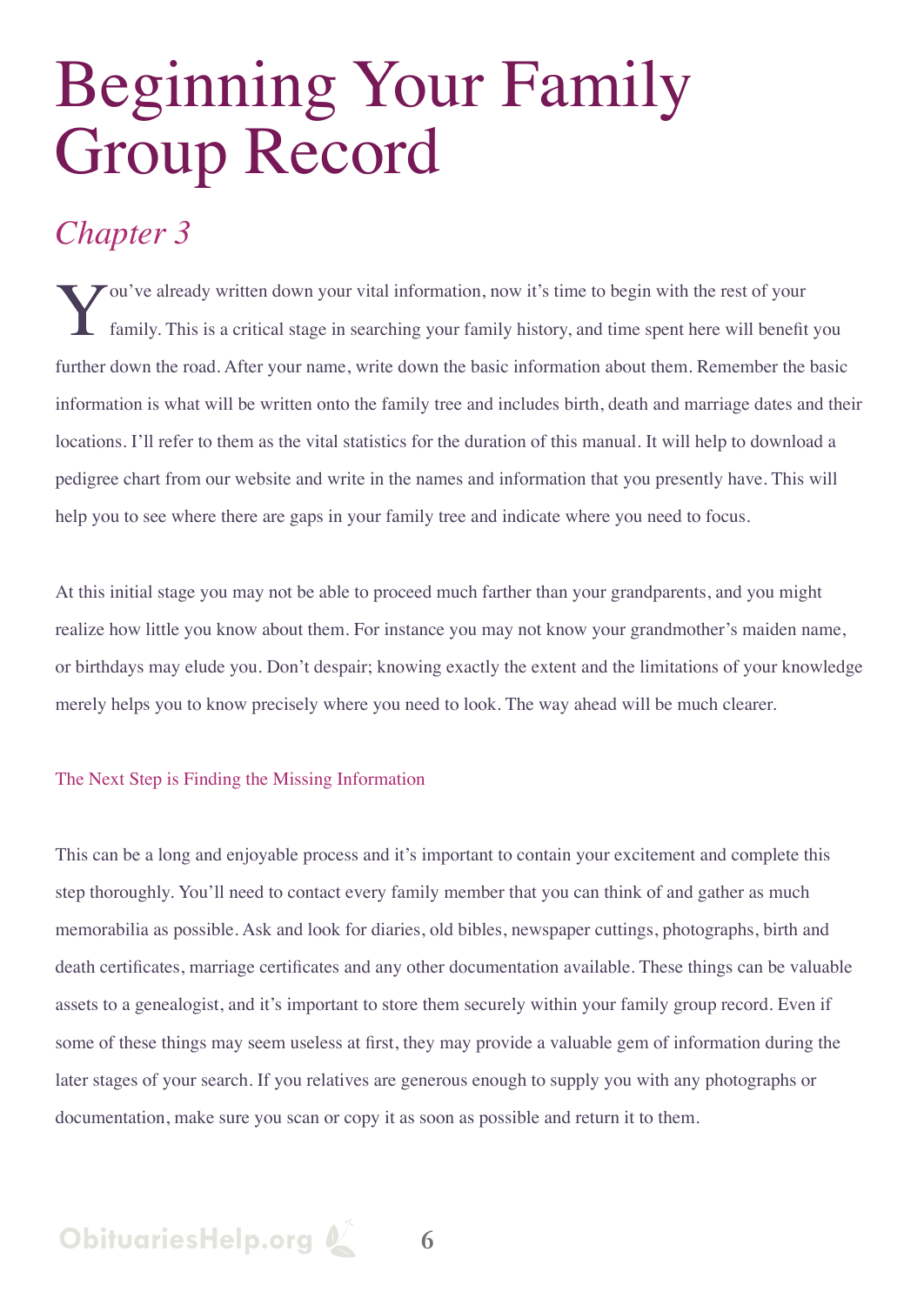#### Interview Family Members

A large and often untapped source of family history within families is the knowledge and memories of the family members themselves. Ask questions of all of your relatives, especially older ones. What was Grandma Jones's maiden name, who was Uncle Harry? You'll be amazed how much of your family history is just lying dormant because no one ever asked about it. Before long you will have amassed a wealth of information, so make sure you record everything you learn. Take a small recording device along with you when you speak to your relatives as you most likely won't be able to remember everything. Most importantly, write everything down, you won't want to regret not having done so at a later date.

As you're interviewing your family members, make sure that you record all names and dates accurately. Misspellings or wrongly recorded dates can wreak havoc amongst other genealogists whose searches may bring them into contact with your family tree. On the other hand, if you're information is written clearly and accurately those same fellow searchers could provide you with information that you may be lacking. Double check spellings and dates, and write addresses in as full a form as you have. Every detail is important in a genealogical search. In the case of names, make sure that you include nicknames and aliases.

#### Revealing Skeletons in the Closet

Exploring your family history through talking to and spending time with relatives has the added benefit of bringing families closer together. You'll probably spend time with relatives that you haven't seen for ages, or at least spend more time than you normally would with ones you are close to. It's amazing how quickly other members will get excited and involved in your search and dedicated their own time and resources to helping you. Keep in mind that some family secrets may be revealed that might shock or surprise you. Generally speaking though, most relatives are happy to participate in something that strengthens the family overall and empties the closet of any skeletons!

Because you may encounter a situation where your questions may lead to sensitive information a relative might not want to reveal, it' important to be tactful. Good preparation will usually ensure of this, so make note of anything you might want to ask and take those notes along with you. Ask yourself if your questions could lead to an uncomfortable or awkward situation and rephrase it if necessary.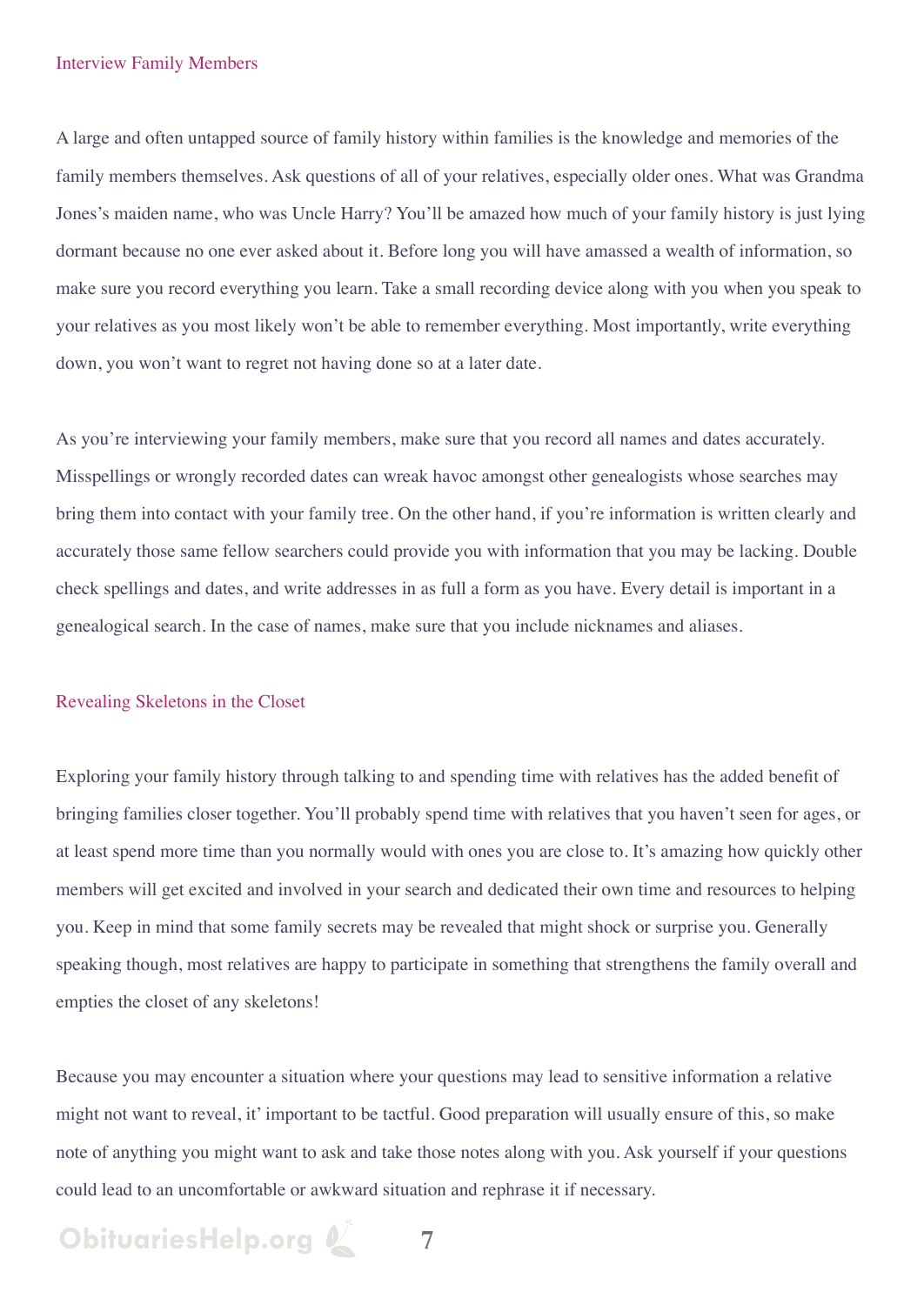#### History Comes Alive Through Your Ancestors

Besides forging new relationships with your living relatives, you'll begin to become acquainted with those who preceded you. The farther you go back into your family history, the more likely you are to discover individuals that were prominent in shaping the world of that time. People were much more involved socially and politically in times gone by, and the sheer mathematics of there being less people in the general population increases those odds. Your journey may take you to the Scottish Highlands, or the chambers of eighteenth century Bow Street. Wherever you travel to on your genealogical journey, you will not only learn about your family members, but their way of life, their social and political views. A search of your family history involves a search of history in general, the genealogist reaps many rewards.

Once you've exhausted your immediate resources and filled in all the information you can on the pedigree chart that you downloaded, it's time to start digging deeper into the past. Hopefully you have stored and logged all of the documentation photos and statistical information in your family group record. Keep in mind that the more you search, the larger that file will grow, so it will most likely be necessary to include subfolders within the main file. This can be done by generation or branch; you'll know the system that works best for you.

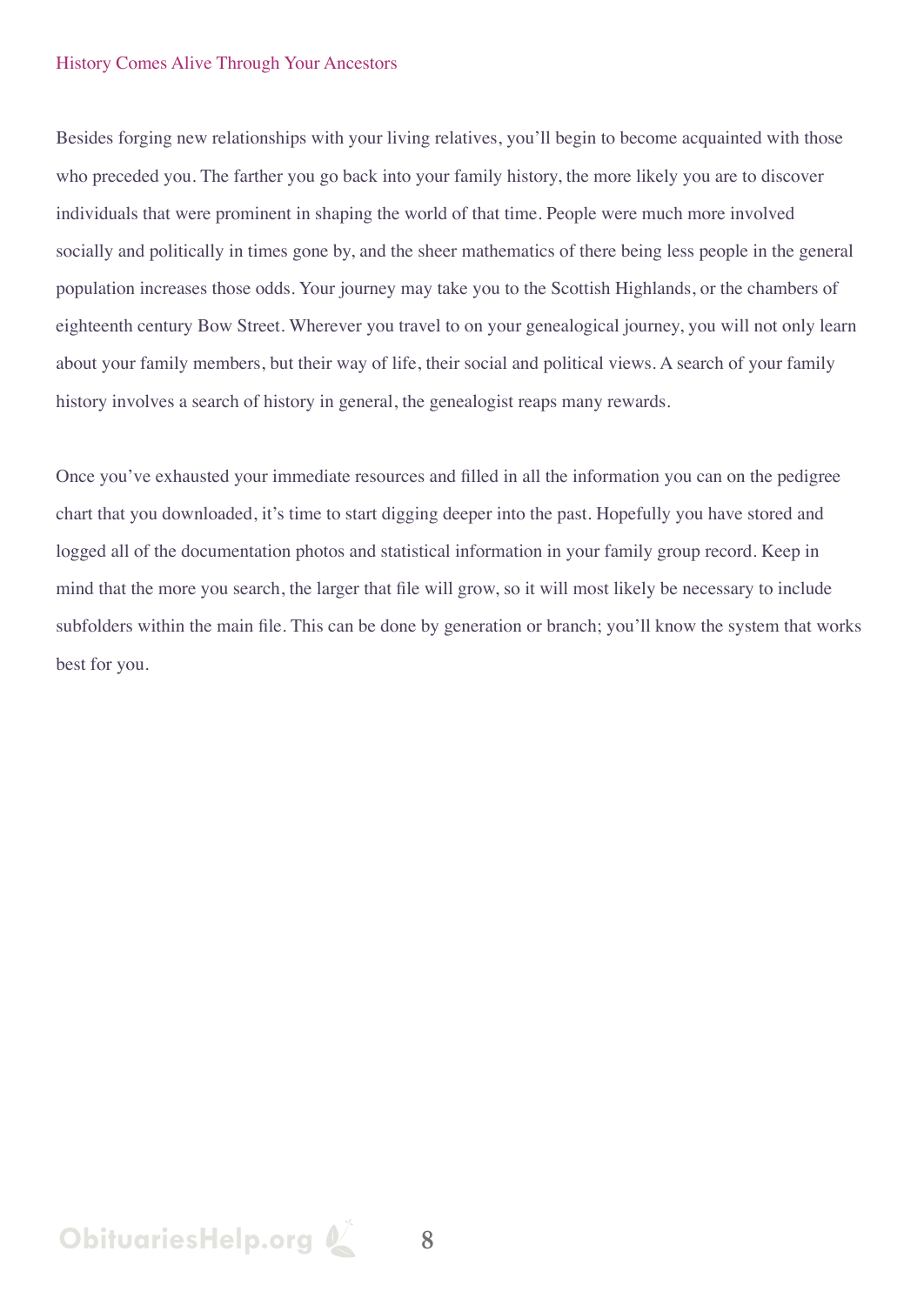# Which Way Do I Go?

# *Chapter 4*

You'll come to a fork in the road immediately after beginning your family history search. This is simply because you have two parents. Your father's line of your family is known as the paternal side, your because you have two parents. Your father's line of your family is known as the paternal side, your mother's the maternal. To keep things simple and focused it is best to attempt only one branch at a time. This will ensure that you stay on track, and by the time you've finished on one side of the family, you will have amassed a skill set and mastered techniques that will make searching the second branch much easier and faster.

### Choosing the Path of Least Resistance

This will be the side of your family you know the most about just from your initial search. After sorting through all of the information that your family provided you with and filling it in on your pedigree chart, you should see on which side you are further along. Providing that your family have lived in the same country for several generations, or at least on the same continent, this could be the best route to



go. However, there may be other factors to take into consideration. If researching the side you have the most information on would entail expensive travel costs or time off work, it may be more realistic to pursue the other branch.

### Create a Balanced Family History

Of course you may have your own personal reasons for choosing a particular side to pursue. Perhaps one side of your family is more interesting to you or you believe it may contain a famous person from history. When making your decision, keep in mind that a family history search can take on a life of its own. You could easily find yourself going back hundreds of years through twelve or fifteen generations. If your purpose is to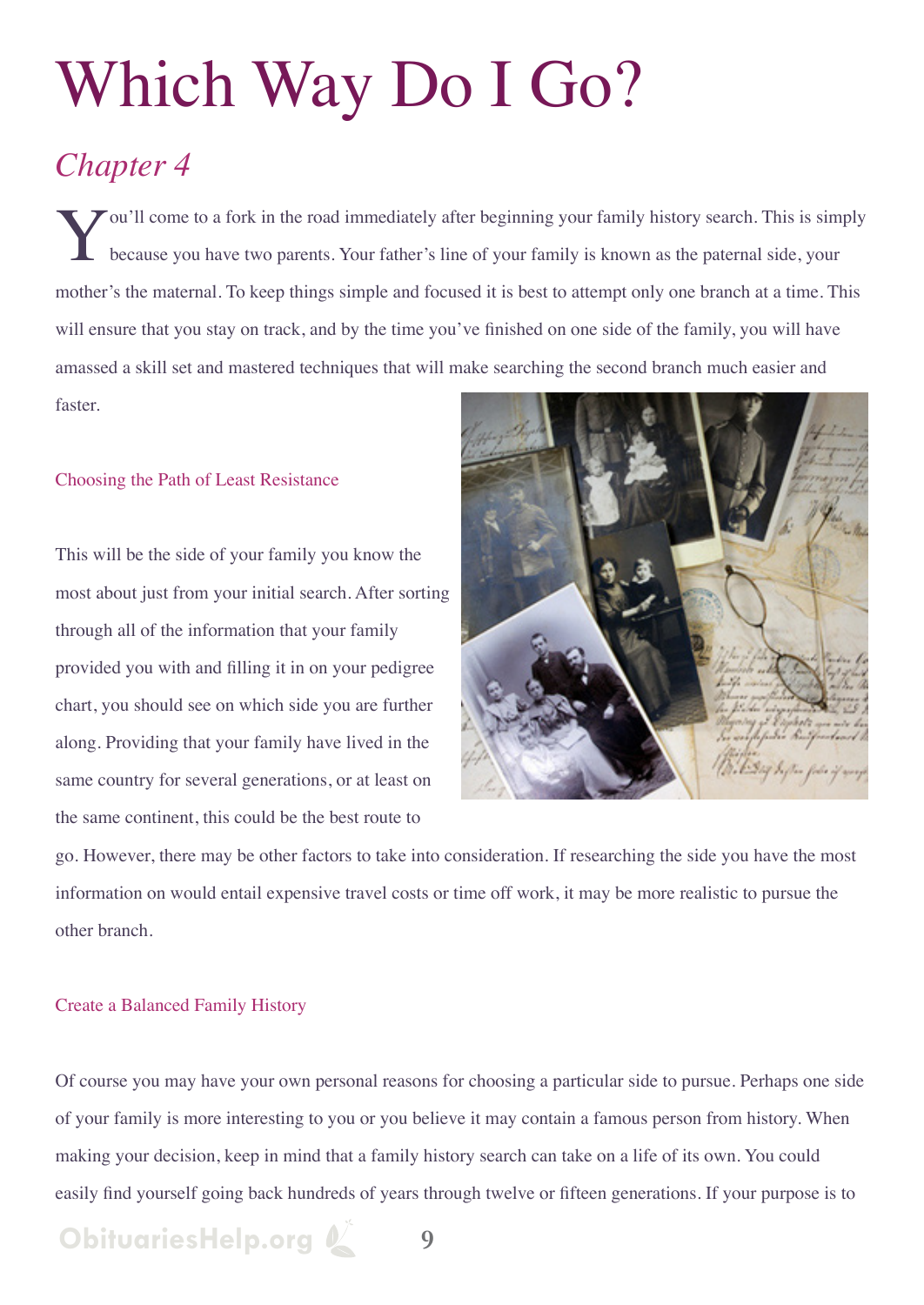locate a particular relative that you're interested in, then that is the route you must go. If however there is no pressing reason to follow a particular branch of your family to its end, then decide beforehand to search back a set amount of generations on each particular side before switching to the other. It's important not to develop a lopsided family tree that could cause hurt feelings among family members.

Once you've decided which side of the family you'll begin with, you're ready to begin the real work. Time to take on the tedious task of record searching!

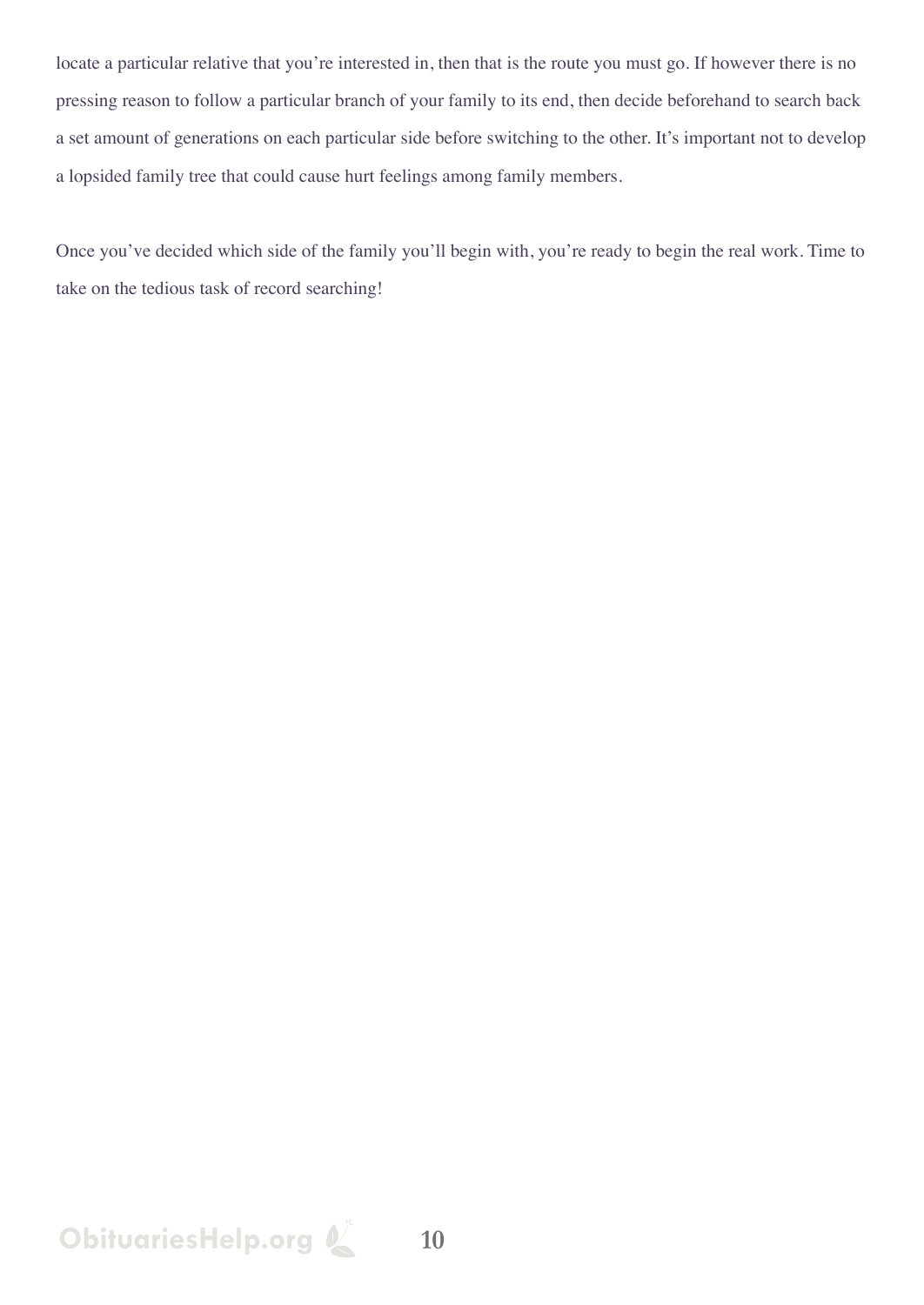# Getting Ready For a Records Search

### *Chapter 5*

The undertaking of a records search is no easy task, and it's best to prepare oneself mentally before diving in. You are going to encounter terminology that might not only be foreign to you, but actually written in a foreign language, even old English can be difficult to understand. Documents may be filled in incorrectly - as in my own great grandfather's death certificate (changed the name of the family on my paternal grandmother's side forever), or they may be unreadable when you do find them. There will be fees to pay and red tape to cut through, microfilm to be read and photographs to be scrutinised. There may be train or airline tickets to be purchased. Time and money are precious resources. A good way to be certain that you don't waste them is to ensure that the research you're about to do hasn't been done already.

#### Some of Your Genealogy Research May Have Already Been Done

You'd be amazed at how much research may have already been done on your family tree. I can attest to that personally. After posting a notice on a genealogy site that I was looking for information on relatives of my maternal grandmother, I received a message from someone who turned out to be my cousin. She had already traced the family tree on that side back to 1625! Imagine the time and resources that saved me. It probably deprived me of a bit of fun as well, but now the fun will be in the form of flying to meet my new-found cousins in England. I can also now concentrate my efforts and the resources that my cousin's research saved me on; either going even farther back on the maternal side of my family tree (or attempting to!), or beginning a trace on the paternal side. Either way I'm way ahead of the game.

I'm not saying this will happen to everyone, you may be the very first to begin investigating your family's past. But chances are that some information will have already been dug up, if not intentionally, then by another genealogist who's research of their own family line somehow crossed with that of yours. There is more than likely a genealogy society in your country. A simple Google search will reveal the closest one to you. An excellent place to start is World Vital Records which has access to birth, death, and marriage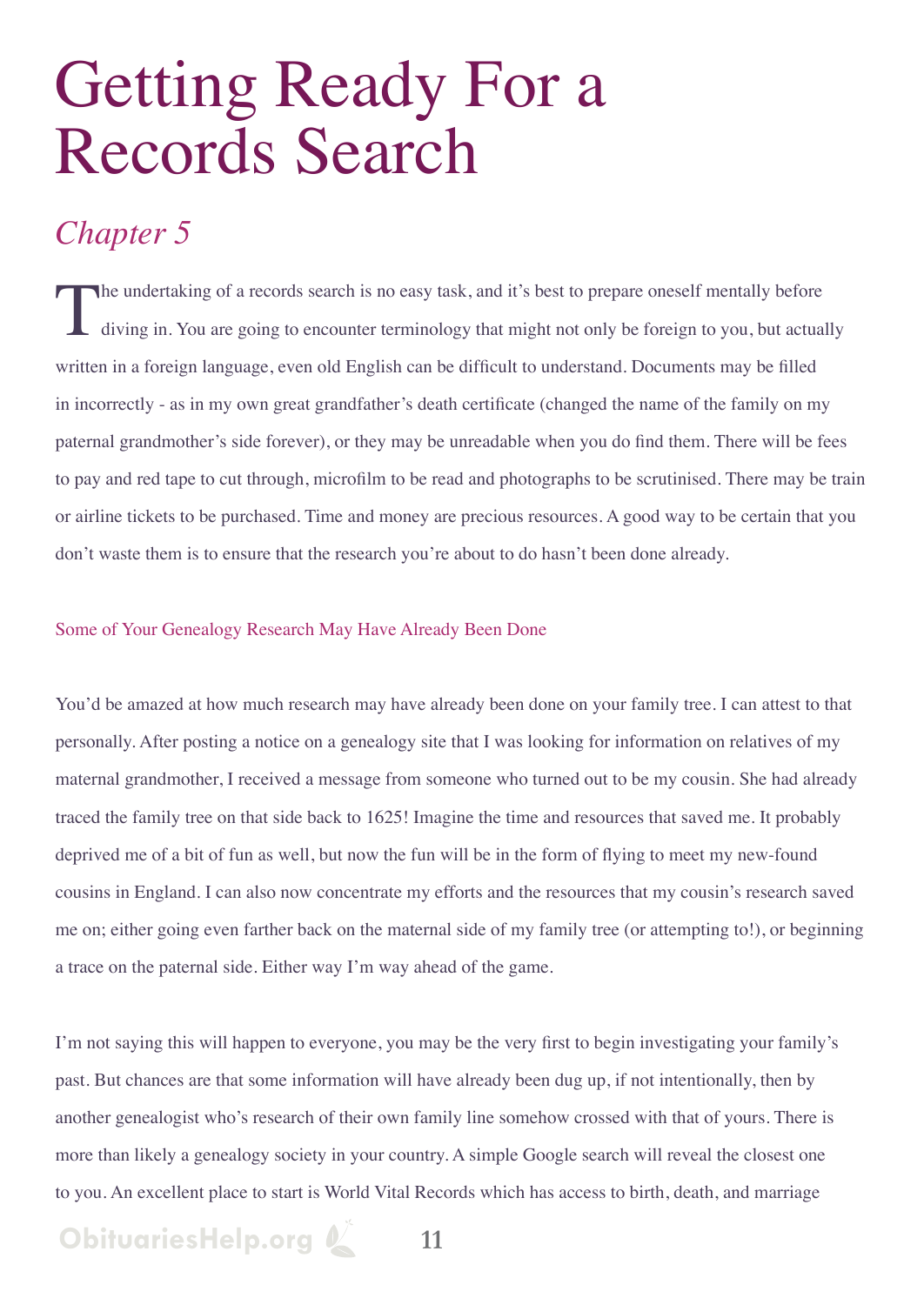certificates, as well as newspaper obituaries from around the world. The Family Search powered by the Church of Jesus Christ of Latter Day Saints is completely free and very thorough. Once you're sure that no other research has been done, or you have a point at which to start off from any that has been done, it's time to pursue that paper trail.

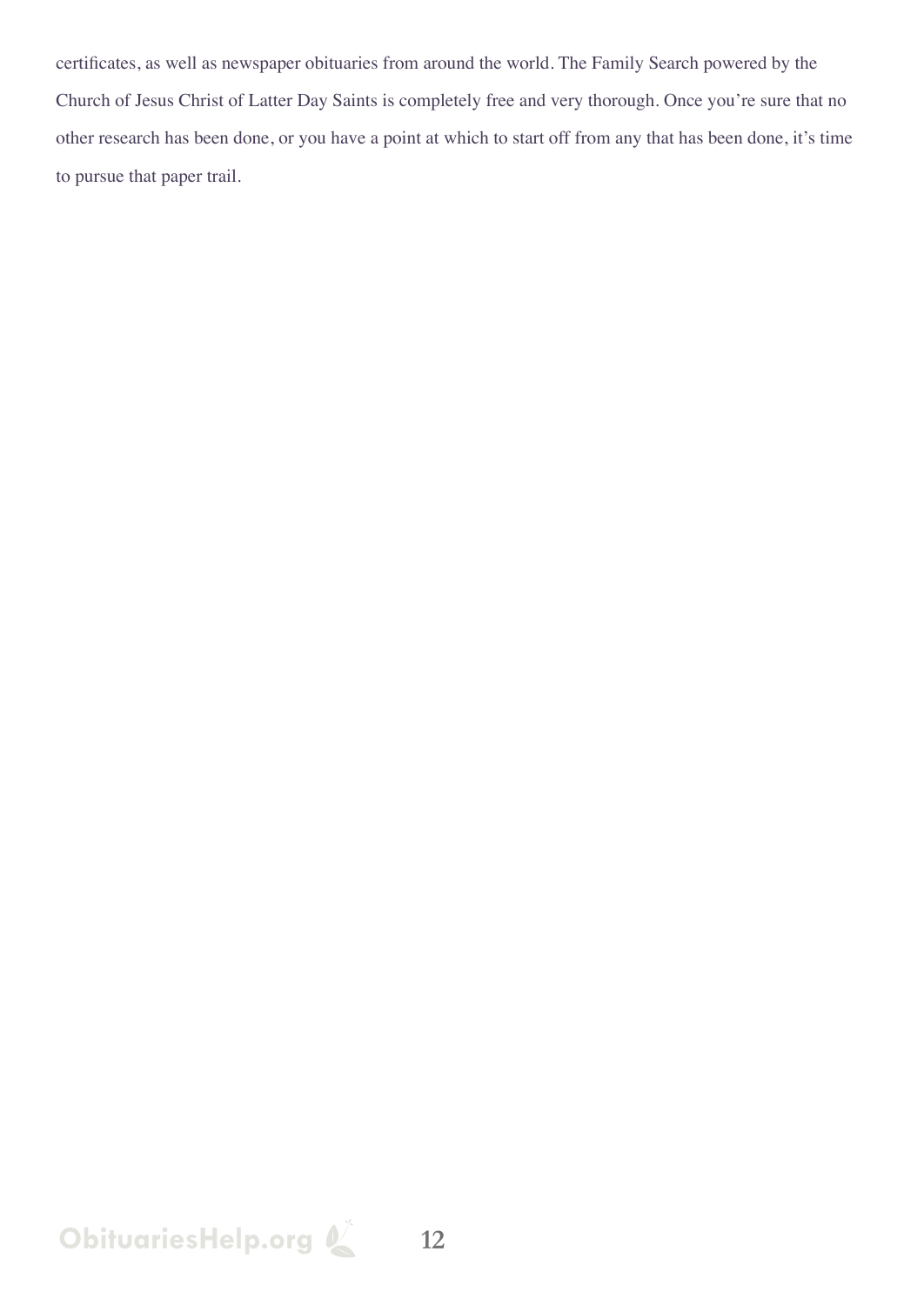# Full Speed Ahead!

# *Chapter 6*

Once you've obtained as much background information as is available from within your family and any local sources, it's time to move farther afield. Official records provide fertile territory for discovering local sources, it's time to move farther afield. Official records provide fertile territory for discovering family facts and figures. As you go forward in your search, it's important to be fully equipped and thoroughly prepared for what can be an intense and addictive undertaking. The most important element of a record search is the recording and preservation of the information that you're going to uncover.

#### Preparing Your Family Group Sheet

Prepare your family group record to receive the data in an orderly fashion. Itemize everything, including individual members. The use of index cards to contain the vital statistics and other information about family members is a very effective method of record keeping. Within your family group record maintain files for documents, photographs and other important records like birth, death and marriage certificates.

Maintain separate folders for each branch within the



family, one for your father's side the other for your mother's. How you organize beforehand will strongly influence the success, and the enjoyment level of your search.

#### Types of Records Vary Depending on the Year

Depending on which generation you are searching, the type of record or registry at your disposal will vary. The way information was recorded and databases kept have changed over the centuries. It can be very frustrating if you're looking for a particular type of registry and it didn't even exist in the time period you're focusing on. Popular information sources containing data from 1900 till present include birth registers, death, registers, marriage registers and census reports. Besides providing exact information, these sources can give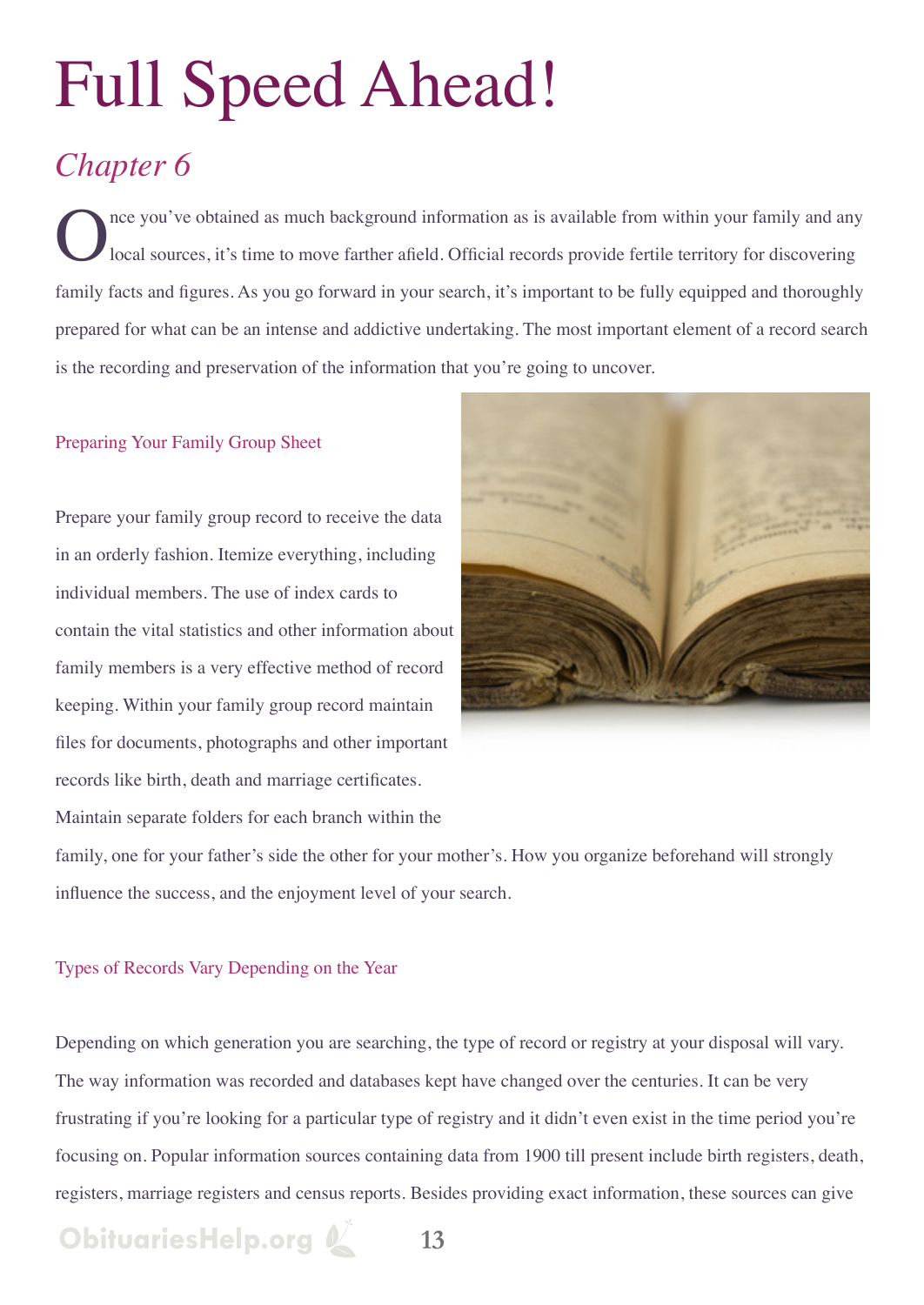you valuable leads that will help you to continue your search in other areas.

#### The Farther Back in Time You go, the More Obscure the Records Will Be

Nineteenth century records that you can search are land valuation reports and parish registers. Parish records will contain records of baptisms, marriages and burials that vary in the amount of information they provide, but have proven to be quite fruitful. Individual churches and religions may have their own membership records that may be useful as well. That of course necessitates you knowing which religion your ancestors belonged to. An often overlooked source of information is gravestones. They can provide an assortment of information, in some cases revealing names of earlier generations of relatives.

Beyond the nineteenth century there are miscellaneous records that you can consult. Military records such as those of the British Army can extend back to the early 1700's and constabulary or police records begin in the early nineteenth century. There are also some school records that date back as far as the mid 1800's and in some countries will contain particular insights into the students such as why they left and where they went. Ordnance surveys, maps and of course newspapers can reveal a wide variety of previously unknown information. Many of our relatives from preceding generations will have come from countries other than our own, so immigration records can be of immense value.

#### Types of Records Vary from Country to Country

The relative systems of record keeping you'll need to search will vary from country to country. Many of our ancestors will be from the UK or Ireland and other places in Europe. Our families also come from Africa and Asia, Canada or New Zealand, Australia and South America. The type of particular record or register you are searching for may have a different name in other cultures. For this reason, the break down of available data banks according to country or continent are located in separate PDF downloads.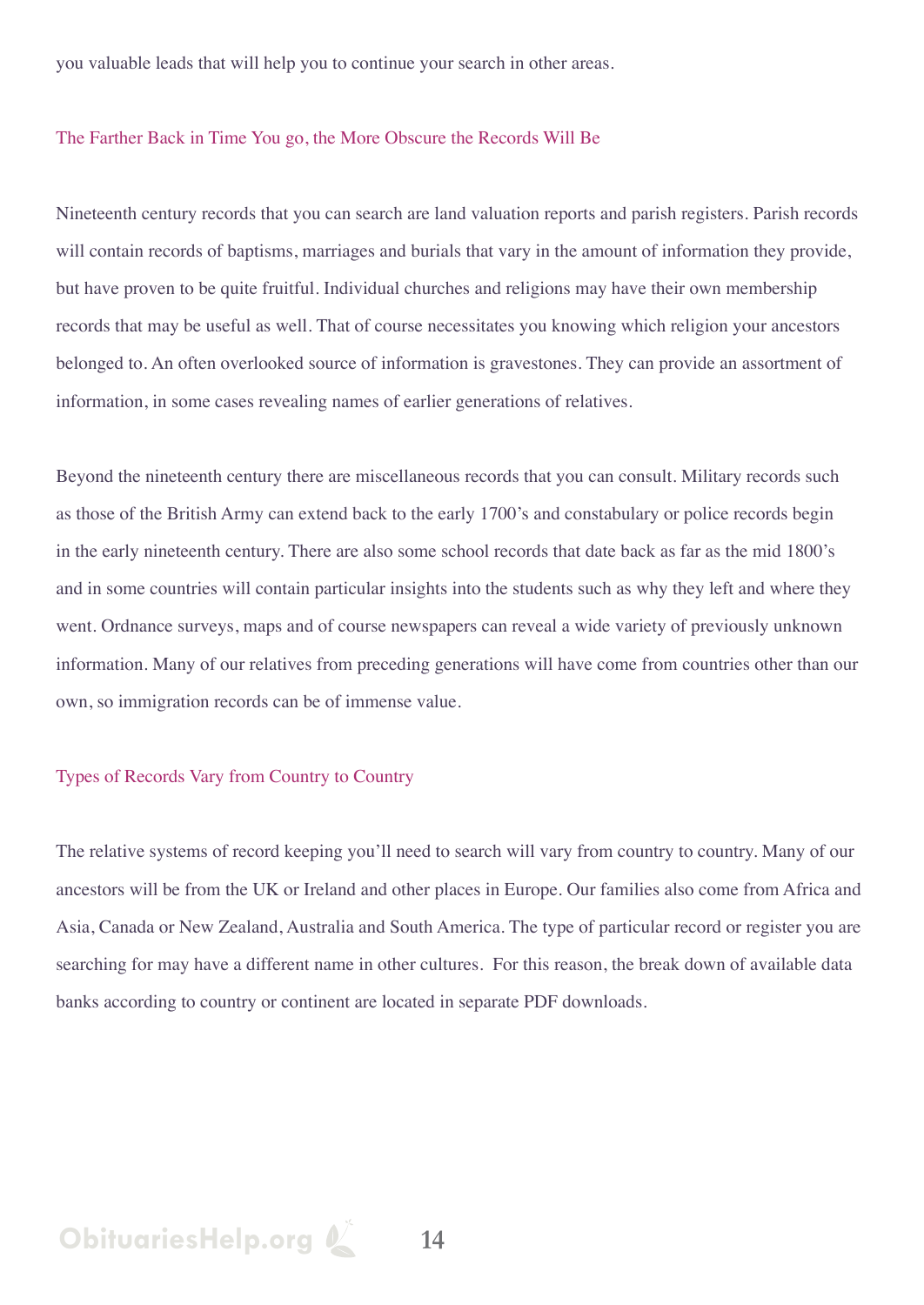# Major Sources of Genealogical Records

# *Chapter 7*

The most renowned census is that mentioned in the Book of Luke in the Bible: the emperor Augustus<br>sent out a decree that everyone in his territory should be registered – the reason Joseph travelled with sent out a decree that everyone in his territory should be registered – the reason Joseph travelled with Mary to Nazareth. Census reports or population counts have been undertaken for centuries, and can be a goldmine for those searching their family history.

Your ancestors name and address is generally enough to get you going in your search of census records. The oldest known consistently taken census report is that of the United States which has been taken every ten years since 1790. Due to privacy issues, there is often restricted access to census reports. These protective seals can be anywhere from 70 – 100 years in length, and depending on which country's records you're searching you may not be able to access any records after 1930.



You will inevitably run into the problem of incomplete records due to the fact that some have been lost or destroyed over time. When you do find information on your ancestor it may contain:

- Their full name
- Names of family members
- Place of birth
- Parents place of birth
- Address
- **Occupation**
- Marriage status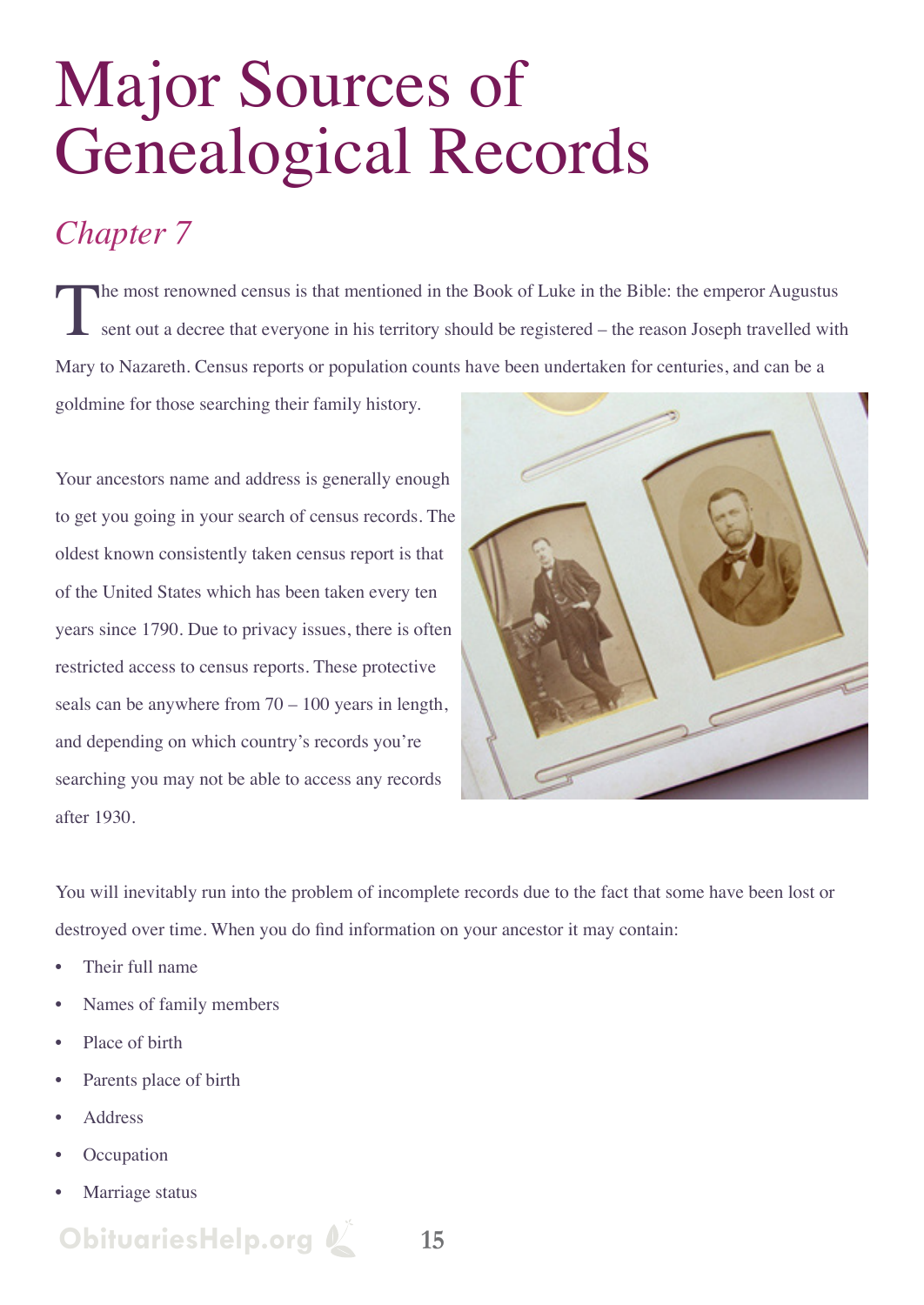Individual details in census reports will vary from country to country, but the information you find in them can be invaluable. You'll find that the older the census report, the less information it will contain, but when you do find it the reward is great!

#### Searching Census Reports Online

No longer do you have to visit the archives of many countries to access their census reports, you can do so online, but be aware that there is cost involved. Most of the census reports digitized and made available online have been done so by private companies who have invested a lot of time and money in doing so. They usually charge a subscription fee, but that could be cheaper than traveling abroad to delve through index upon index of musty old records or microfilm.

You'll usually need to register on the site, but generally they have other genealogy search tools and benefits which make joining them cost-effective. You'll need the name and address of your ancestor at least, but any other information you may have is useful in eliminating false matches, i.e. finding people of the same name who are not your relative.

#### What to Watch Out For

Remember that census reports may date back several hundred years. They didn't have the technology we do today, and most of the data was hand recorded, sometimes as the enumerator shared a glass of ale with his subjects! Don't assume everything is correct, but don't assume it's wrong either. Do record it exactly as you find it though, you can authenticate it later.

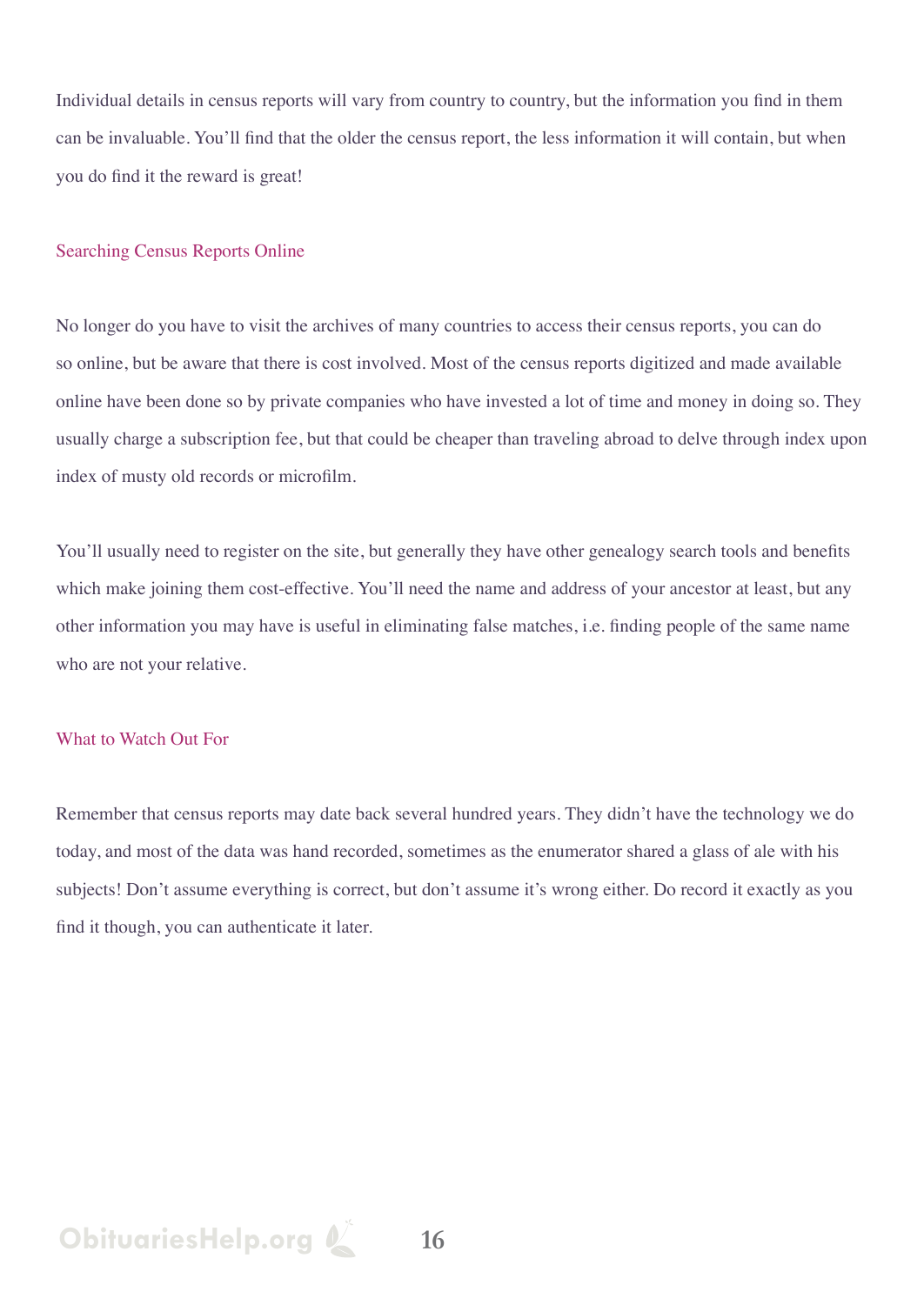# Civil Registrations - Births, Deaths and Marriages

### *Chapter 8*

You might think that looking for your ancestor's birth certificate is the fastest way of finding them, but most often it is not. In fact, you would be better off looking for death or marriage certificates first; as these will give you added information in confirming your relative's identity. Birth certificates are also the most difficult to locate, especially before the beginning of the twentieth century, and failure to find one might lead to premature frustration for a beginning genealogist.

The greatest value of a birth certificate is not in the information it provides about that particular ancestor, but the details it gives of his or her parentage. Think about it, you already need to know your relatives name and place of birth to search for his certificate; the birth certificate is a link to the next generation. They are especially useful for learning the mother's maiden name.

### How to Obtain Birth Certificates

Birth certificates are generally reliable as far as accuracy of information goes, but that data will vary according to geographical location and era. The further back in time you go, the less information you're likely to glean from a birth certificate. Many countries have restrictions in place to protect people's privacy which may make a birth certificate difficult to obtain in certain areas. Usually the more local your search, the more success you'll have. For instance; rather than search state records, undertake a local town or village search first.

Births were also recorded in registers, large volumes containing the names and birth dates of every person within a civil jurisdiction. You can search for birth registers in your local library to begin with, as occasionally they will have copies. If not, check with your municipal offices, and finally the national archives of the country you're searching.

# **[ObituariesHelp.org](http://www.obituarieshelp.org/?utm_source=familytree_pdf_v1&utm_medium=gary_pdf&utm_campaign=genealogy_pdf)**  $\mathbb{Z}$  17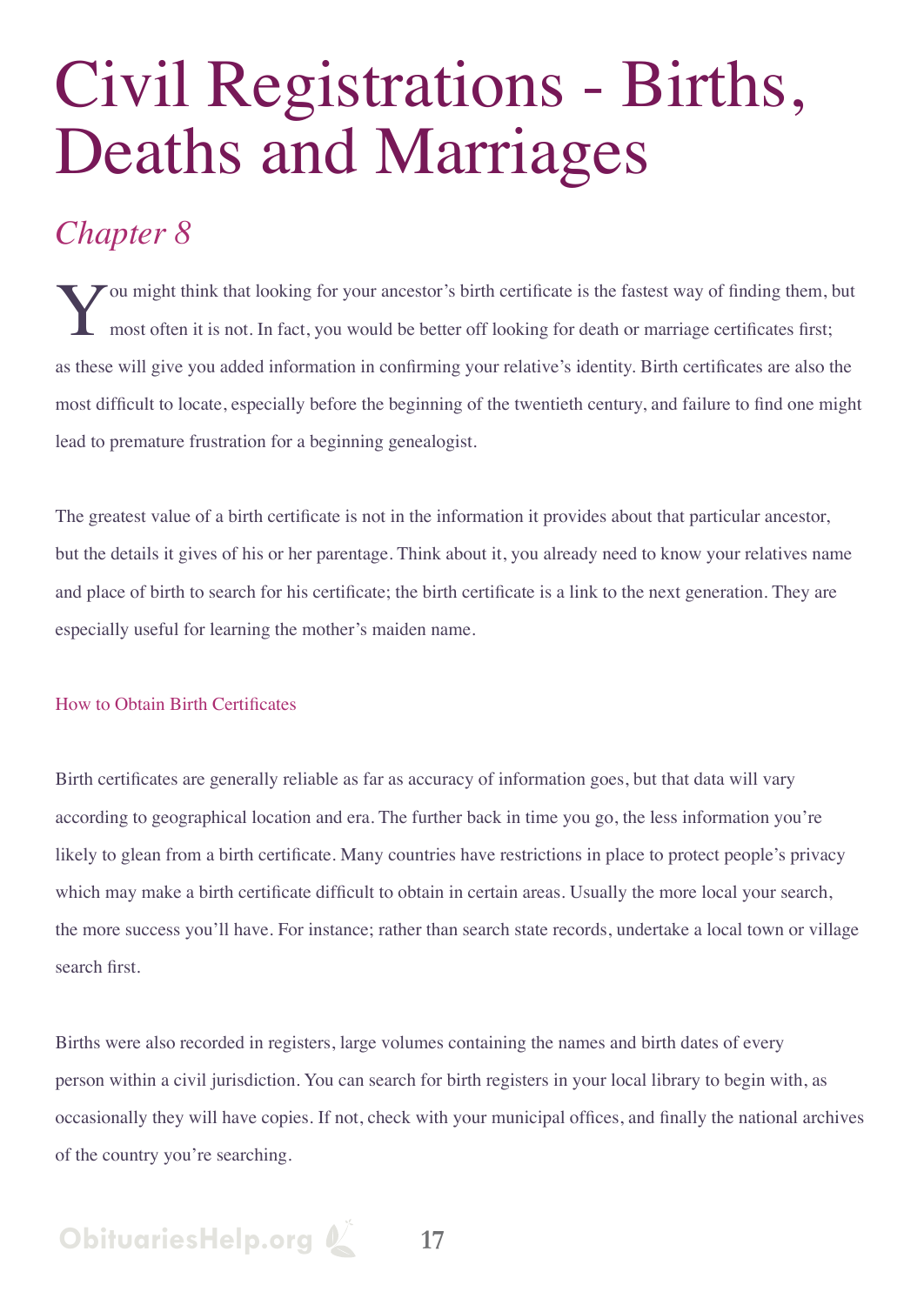#### Marriage Certificates and Registers

Marriage records are a highly rated find by genealogists. By providing the maiden name of the bride they open up another branch of the family tree, and so family historians spend extra time and effort trying to locate them.

Begin searching at home for marriage licences and certificates. They are often kept stored away with family photographs and such, so if someone in your family has a suitcase full of memorabilia; let that be the first place you look. Again, once you have exhausted your immediate resources at home and with your relatives, extend your search outward. Start first at local level, and then work your way towards a state or national search.

Census reports may reveal some information pertaining to marriages, but watch out for men marrying women of the same given name, this happened frequently in the past. Old newspapers, estate records, even probate records may contain information on marriages. As with any documents preceding the twentieth century, examine all of the information carefully. Compare the names on records with localities, birth dates and an other vital information you may possess to ensure that the person you have found is your ancestor and not someone else's of the same name.

#### Death Certificates and Registers

Death certificates sometimes contain very little information, but they can still be of value to the genealogist. They'll usually contain:

- The person's age
- Place of Death
- **Occupation**
- Cause of Death
- Some other relative's name

Sometimes the ages were actually guessed in the past and may not be absolutely accurate. However, a death certificate can provide you with a place to start, as even an approximate age of death will narrow down the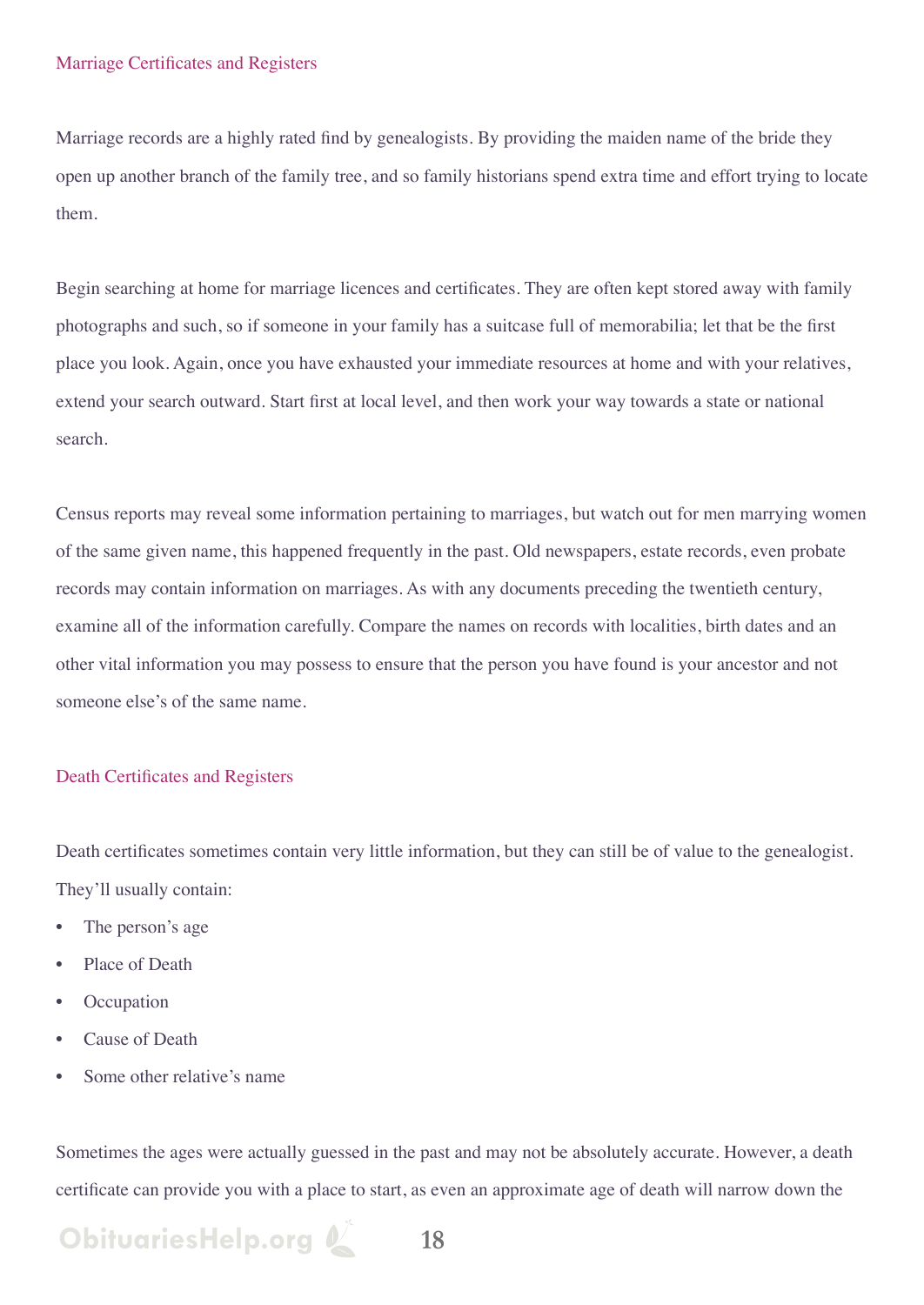time period in which to look for a birth certificate.

As in any records search, be wary of inaccurate information. Always try to authenticate or validate any data that you come across. Sometimes names are misspelt by those entering them; female informants sometimes gave their maiden name as opposed to their married name. Errors can be clerical or the result of faulty information given.

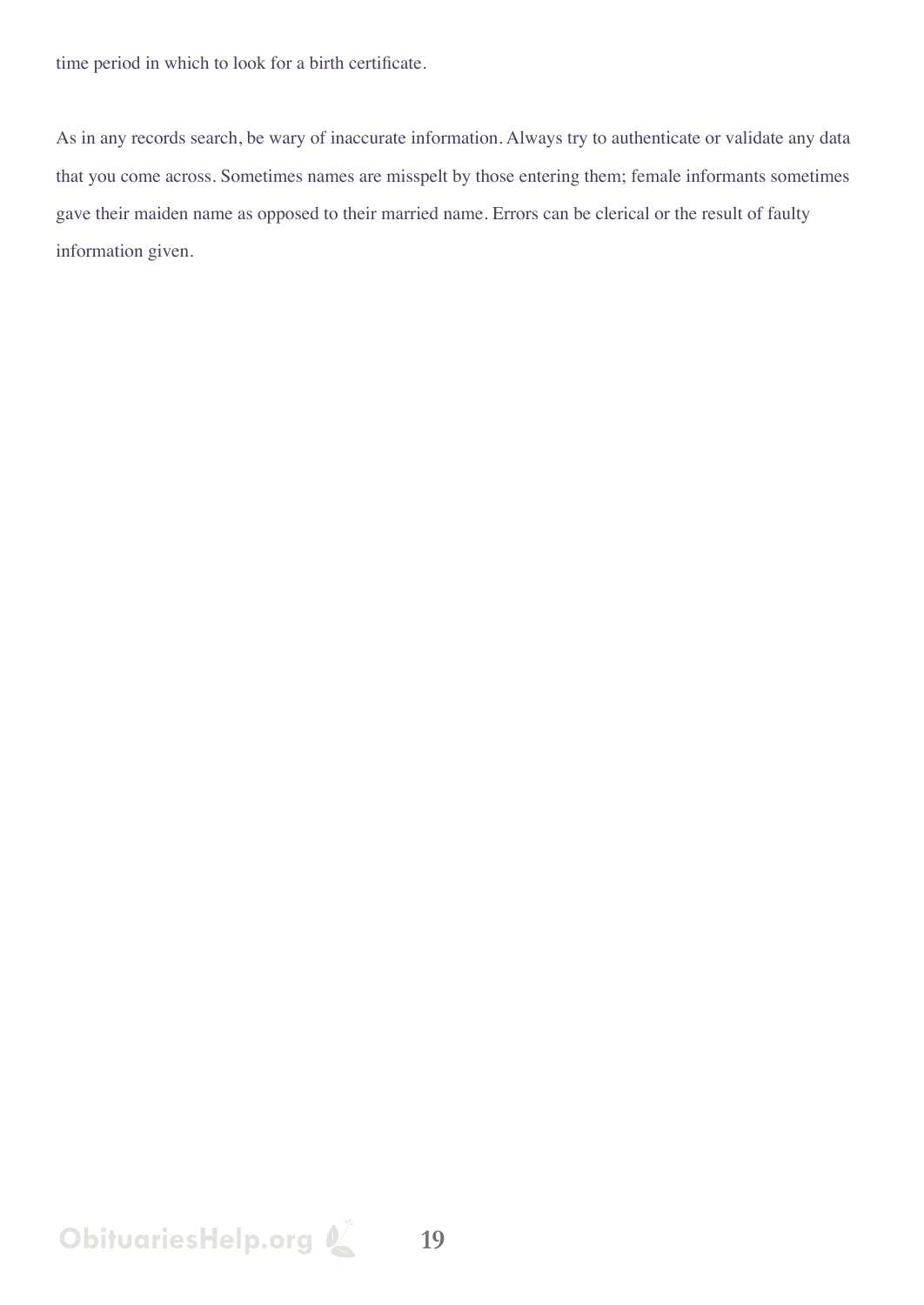# Church and Parish Records

# *Chapter 9*

Before civil registration was introduced, most churches kept their own records. One such type of record was a membership list which kept the vital statistics of church goers. Other records that may contain was a membership list which kept the vital statistics of church goers. Other records that may contain information on your relative will be marriage and baptism registers. Baptism entries might contain the date of baptism, the baby's name, the father's name, the mother's maiden name and the names of one or two witnesses. Occasionally an address is given in a baptism certificate, but not always. Marriage entries likewise contain a wealth of material with names of the bride and groom, the names of their witnesses and the date of the marriage.

Although church and parish registers may provide you with needed information, they often vary from church to church or parish to parish as to how much info they provide. Keep in mind that these register were also entered by hand, and often in Latin, so it could be difficult to capture anything of value off of them. Experience has shown that these records should be used as a guide, and one shouldn't consider them infallible. Needless to say, many genealogists have found valuable information in them, and for this reason they definitely should not be overlooked.

#### Where to Find Them

Some countries have microfilmed church and parish records and make them available to the general public through National libraries and archives. Your local library should be your first step, and there are church supported colleges who serve as repositories for their benefactor's records. Often your local church may still have paper copies, and this is especially true of Catholic churches.

Data from land records may also lead you to your ancestor's place of residence. Once you know where they lived, you can find out what churches were in the area during that time and consult their records if they still exist. If the former church has merged with a modern one of the same denomination you should be able to locate those records through a consultation with the local pastor or priest.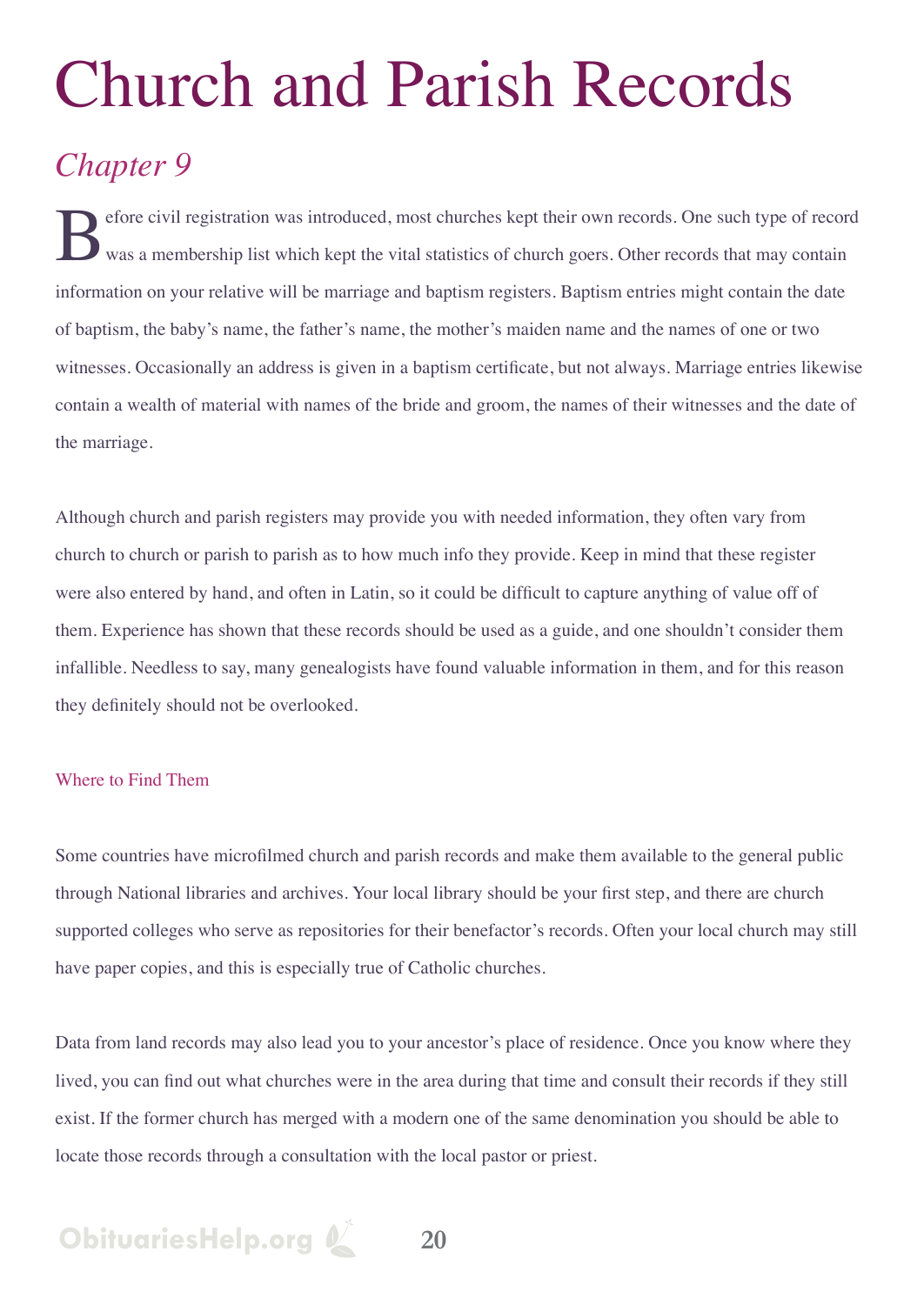# Other Records to Search

# *Chapter 10*

nce you have checked the major recognized sources for information on your ancestor, here is a list of other miscellaneous sources you will want to consider.

#### Wills

The first thing to do after you have secured the date of death of an ancestor is to investigate as to whether or not they left a will. You may think that your relative may not have been wealthy enough to warrant them leaving one, but that is not always true. A large number of people did leave wills during the eighteenth and nineteenth centuries, even if they did not have much by our standards. It was quite a normal part of life during those times. Even if the ancestor you're currently searching did not leave one, they may have been mentioned in that of a great grandparent or other relative.

**[ObituariesHelp.org](http://www.obituarieshelp.org/?utm_source=familytree_pdf_v1&utm_medium=gary_pdf&utm_campaign=genealogy_pdf) 21**



Wills provide detailed information and can provide a wealth of data regarding more than just one relative. They are considered a prized and fruitful source by genealogists, and rightfully so. They can illuminate the dynamics of inter-family relationships as well as reveal the economic or social standing of your relative. The fact that wills are both a legal and public document assures that the information provided in them will be true and accurate, important factors in successfully compiling your family history.

Usually apart from the name of the person making the will (testator), it will include the names of the executors and witnesses. During the nineteenth century, these people were usually all related, so you can imagine the progress you might be able to make upon locating an old family will. If you are unable to locate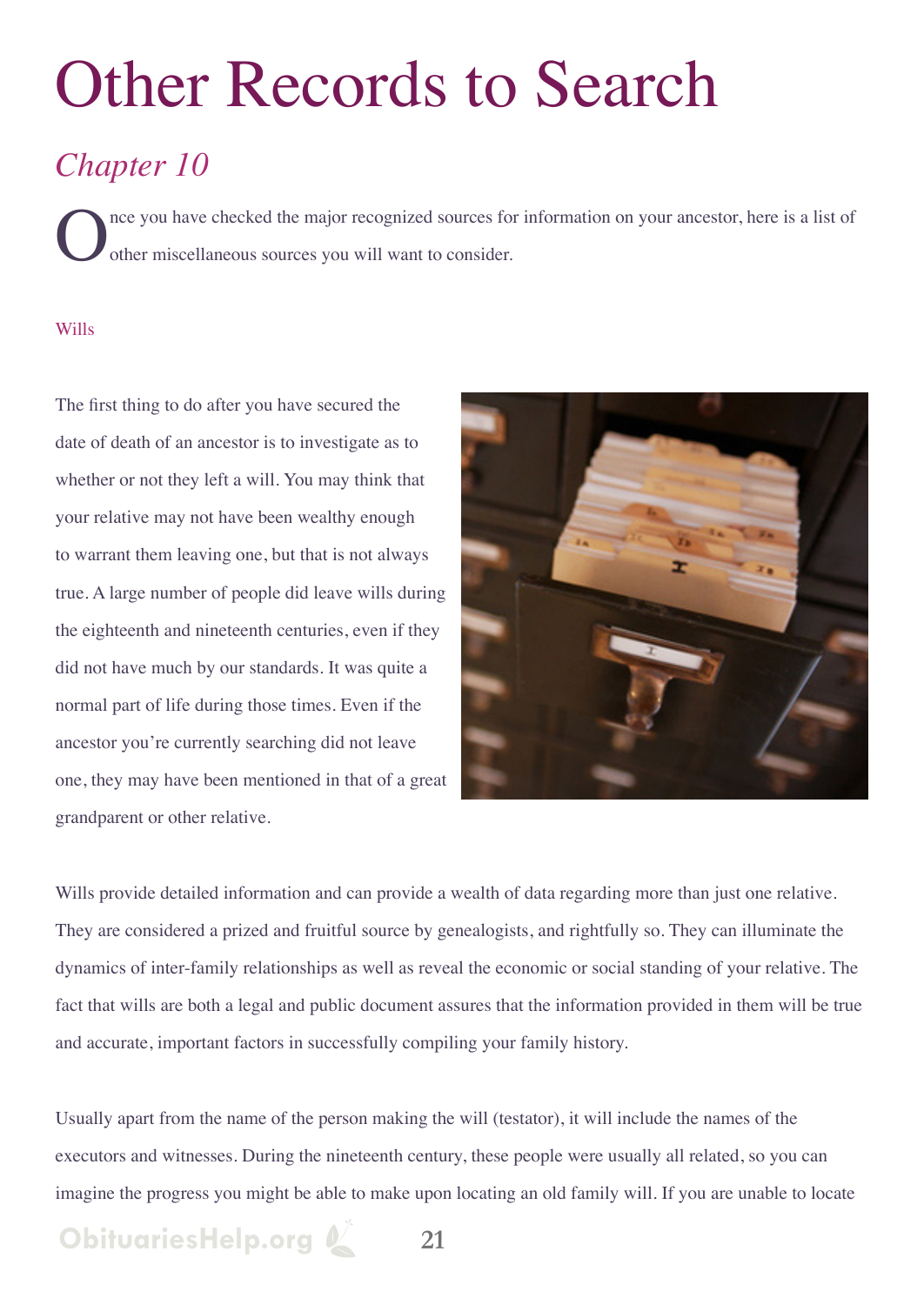a will probated or processed within the first year of your ancestor's death, don't despair. Longer periods are known to have passed before a will's authenticity was established, so a search of up to ten years after the person's death is recommended.

Married women rarely held property in their own right before the twentieth century, so few of them wrote wills. Many spinsters however did, and their last will and testament can be a rich source of genealogical material. In cases like these where there was no obvious heir, a vast number of relatives would be included in the distribution of the estate, and all would be named in the document. This may involve brothers, sisters, nieces, nephews, cousins and godchildren, so you can imagine their worth.

Depending on the country wills or copies of them may be found in:

- Probate or Wills Calendars
- National Archives
- Probate Registries
- Family Records Centre England and Wales
- National Libraries
- Church Court Records

#### Estate Records

In some countries Estate records were kept by wealthy landowners who recorded the property transactions between them and their tenants. If your ancestor was an estate owner or a tenant of one, there's a good chance you may find some of their details here. Estate records also may contain information about employees of the estate, so even if your ancestor wasn't a tenant of the estate, he may have been an employee of it. Due diligence is important when perusing these documents.

Estate records are only useful however if you know the estate your ancestor lived or worked on, or if there was an estate in the vicinity of the address you might have for them. These records often contained correspondence between the landlord and his agent, wage books, rent rolls and copies of leases. If your relative was in the area, there's a good chance of them being mentioned in the estate records.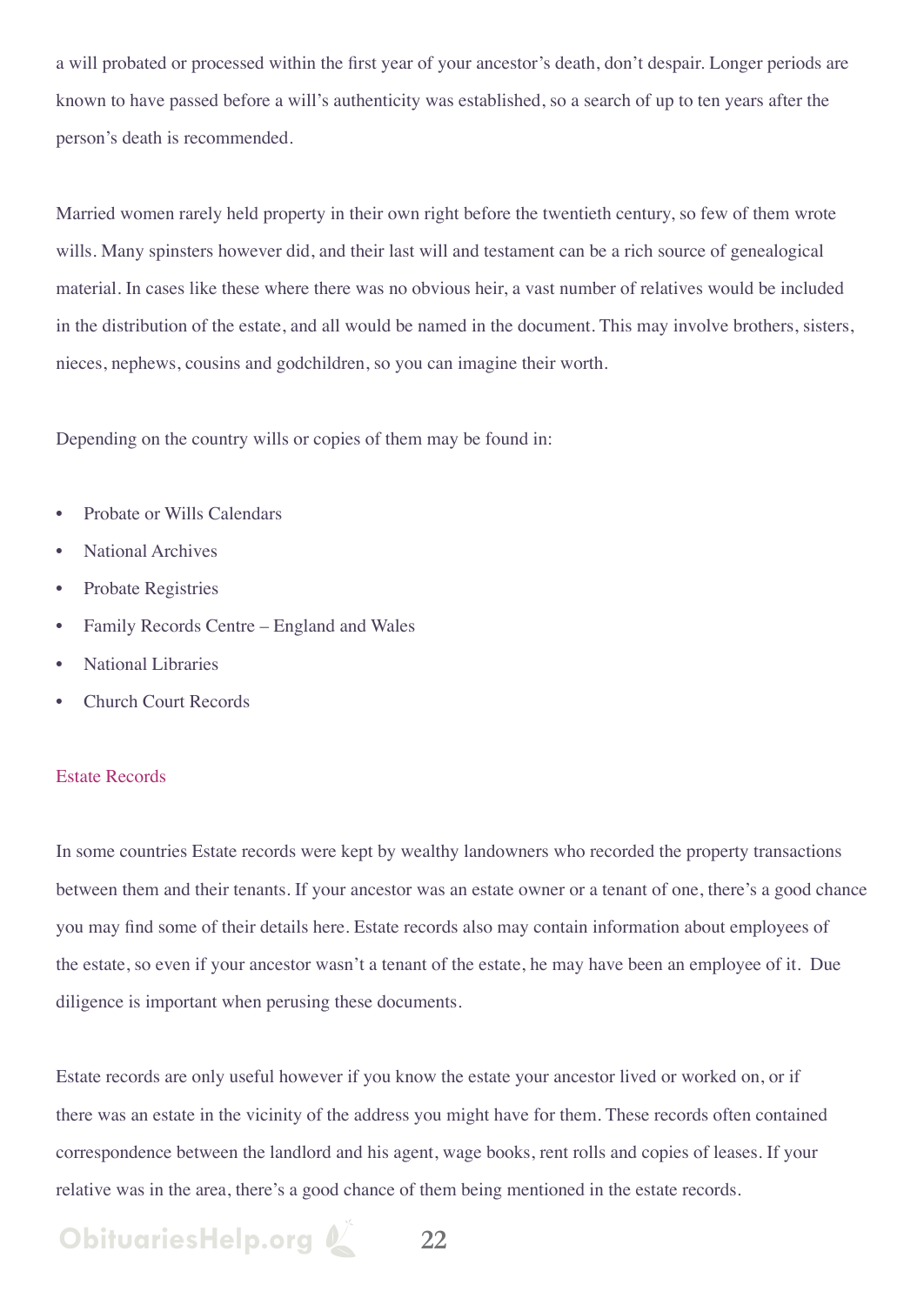#### Military Records

The military are known for their precision record keeping, and this is especially true of those of the larger countries like the United States and Britain. The British army has extensive records dating back to the early eighteenth century, while the US records date back to the Civil War. During the American Civil War soldiers' names were regularly recorded on muster rolls, and these records were subsequently indexed to determine a soldier's qualification for his pension. These records contain a soldier's name and rank at his time of enlistment and the rank he held on the termination of his service.

An often overlooked form of record is POW (prisoner of War) records. These are also maintained by most armies and other military branches. An especially resourceful organization is the Civil War Soldiers ands Sailors System http://www.itd.nps.gov/cwss/index.html which contains records of over three million soldiers and US navy sailors and prisoner of war records.

British army records can be very forthcoming with information on your ancestor, but you will have to at least know the name of the regiment he served with. If you have this info and you can locate his army records, you will find out:

- His trade before enlistment
- His father's trade
- Age
- Physical statistics and description height, weight, color of eyes etc.
- Military history length of service, medals obtained
- Date and reason of discharge

As you can see, military records can provide you with the most detailed description of your ancestor that you're likely to find other than a photograph.

#### School Records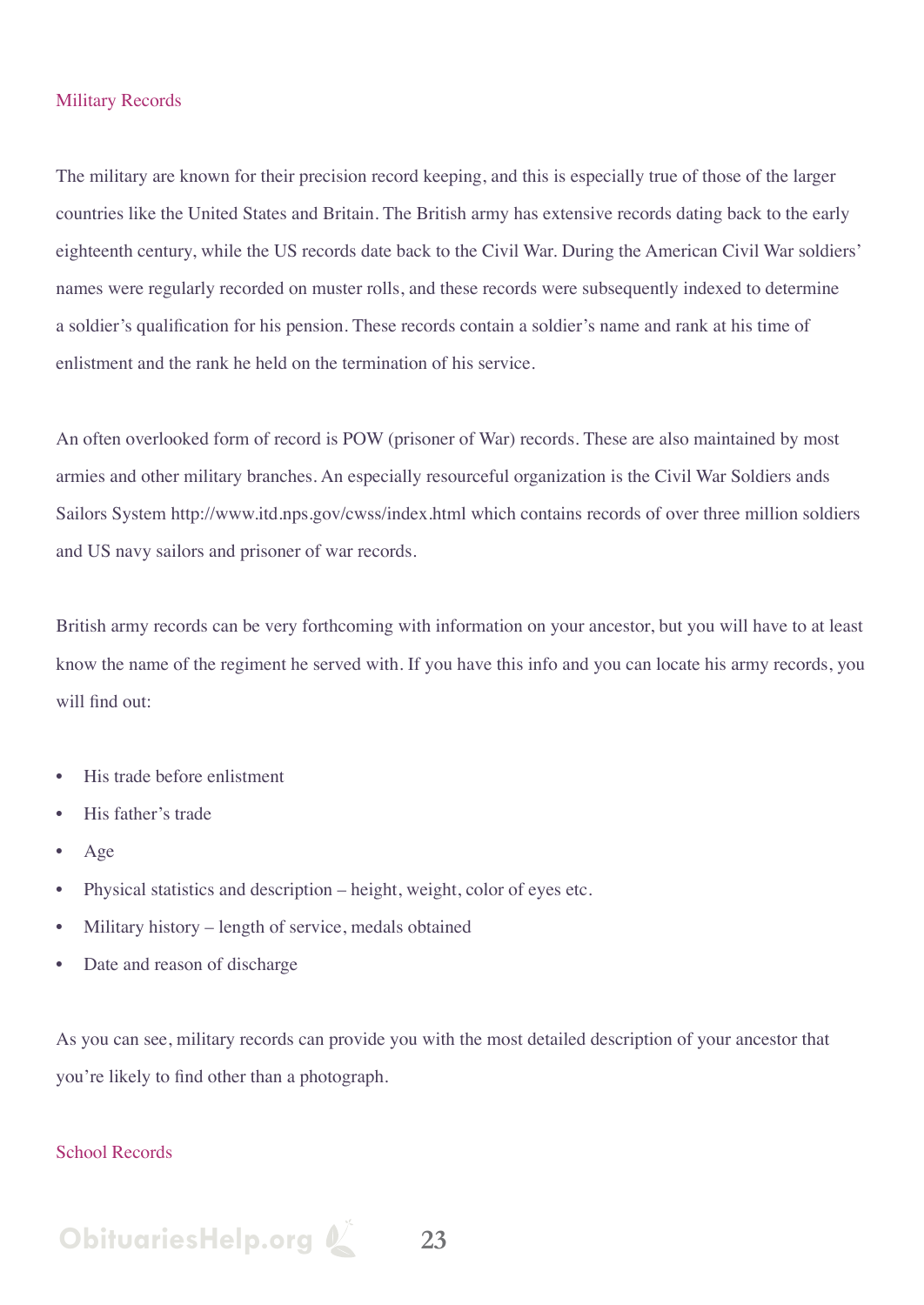These are an under-used yet extremely useful source of genealogical data. School records have been kept by some schools for hundreds of years and contain as much data as census reports. If you are fortunate enough to come across a school register you can find:

- Students date of birth
- Age when schooling began
- Religion (can assist in searching parish or church registers)
- Occupations and addresses of parents
- Academic details

The value of school records lie not in only the information that they provide, but the priceless link they have with other documents. The pupil's age for example can lead you to a birth certificate, the naming of their religion to useful church records. You can find school records occasionally in genealogical and historical periodicals as well in school libraries, state and local historical societies, public libraries, and national archives.

#### **Newspapers**

The newspapers of the seventeenth and eighteenth centuries provide little in the way of genealogical help, with the most useful articles being those related to marriages and deaths. During this time period however, only the upper classes of society would have used this medium to make these types of announcement. Infant births were rarely mentioned because of high mortality rates, and if so rarely mentioned the mother or child by name. But if you're looking for eighteenth century information, the newspaper might be the only place you'll find it as civil registration had not yet begun.

By the nineteenth century though, more items of genealogical worth were included in newspapers. Though the poorest sections of society would not have used them, marriage, birth and death announcements became more common. Obituaries were introduced during this era, and even included people who died overseas. The value in newspapers from this time period is in the variety of information and articles they may have contained. Especially if your ancestor was a criminal, as crime cases were reported with great relish. A local newspaper report could be key in finding out more of your ancestor. For instance if you discovered that they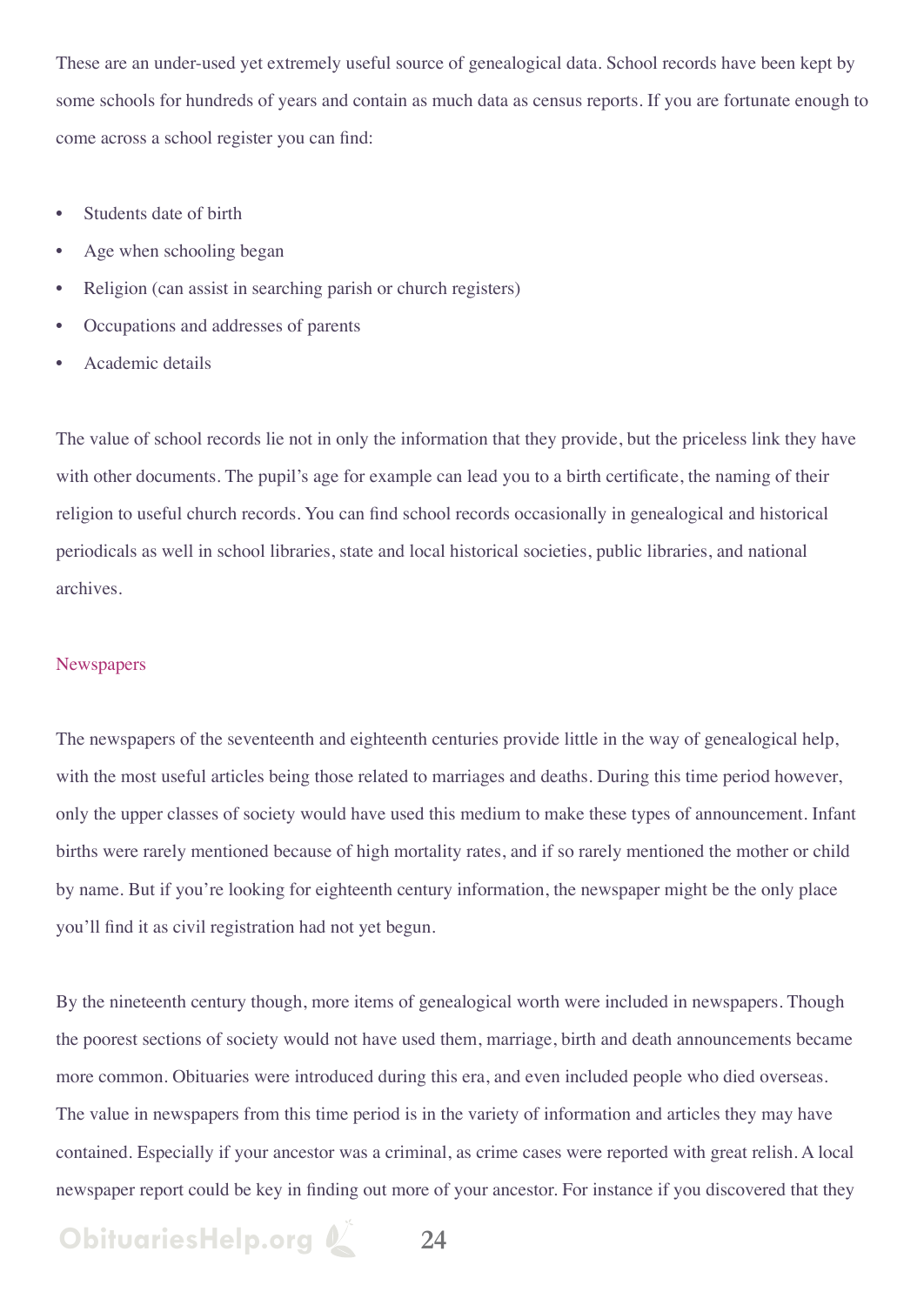were a convict sent to Australia, your search would take on a completely new aspect.

Newspaper advertisements can also reveal things about your ancestor's business dealings. Notices of expansion, bankruptcies, job advertisements, and ownership changes can provide a profile of your relative. Popular in the nineteenth century was anything to do with emigration. Descriptions of overseas colonies and the people who inhabited them were featured along with letters fro successful emigrants expounding the benefits of their new homelands. These can all provide vital clues to your past and should be carefully scrutinized.

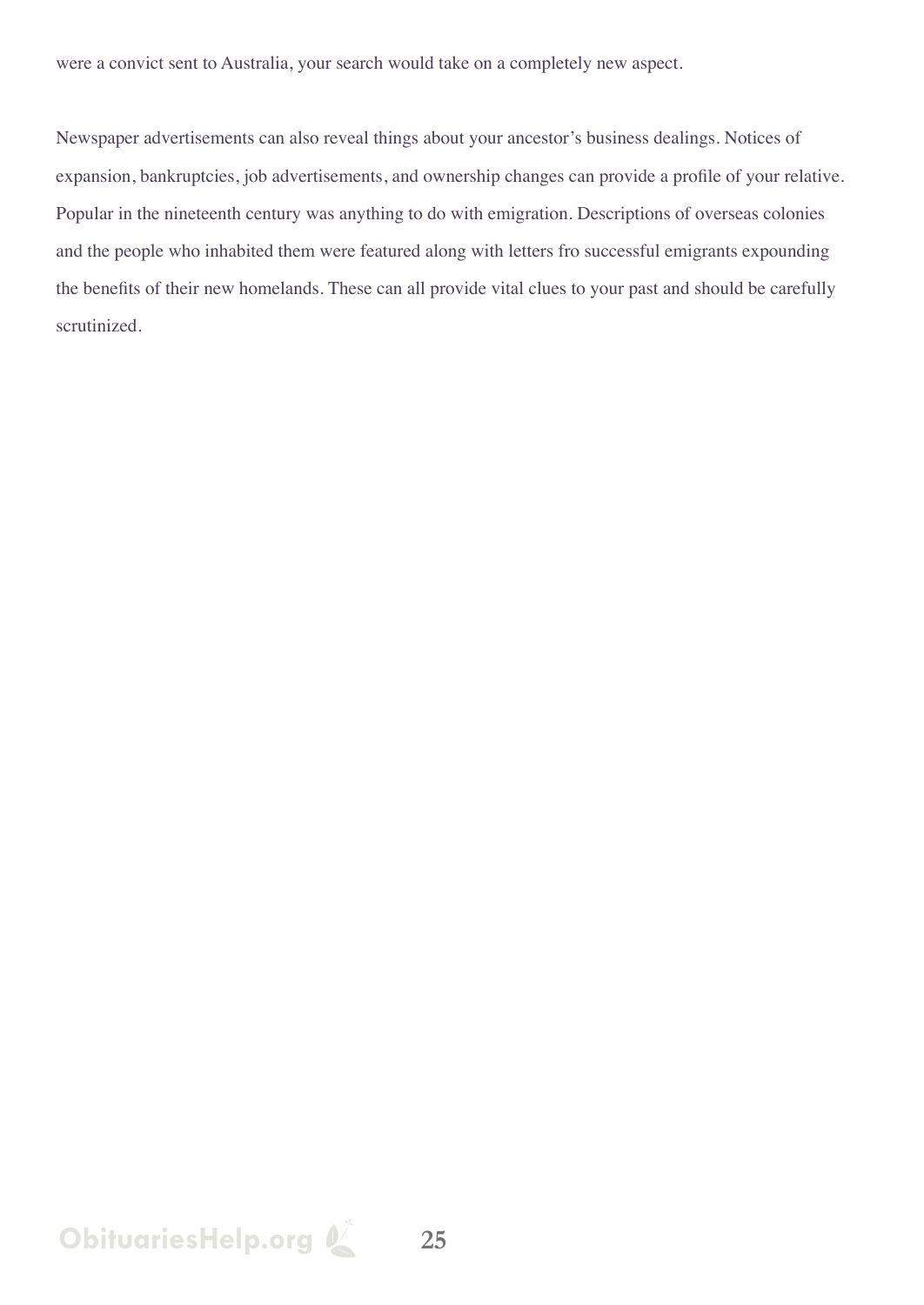# Time to Build Your Family Tree

# *Chapter 11*

You might want to consider researching and collecting your family history information as the "mining" of your data. Once you've exhausted the "mines", you refine the raw material by authenticating and of your data. Once you've exhausted the "mines", you refine the raw material by authenticating and validating it. Now that your raw material has been refined, it's ready to display it in a manner that will accent

both its value and its character. The obvious way to do this is by now filling in a Family Tree chart, but there are many different types, and as many different ways to go about building them. Here we'll discuss a few of the most popular methods of displaying your family tree.

### GEDCOM Files

If you are thinking about displaying your family tree online on sites, you'll need to have all of your information converted to the GEDCOM format.

**[ObituariesHelp.org](http://www.obituarieshelp.org/?utm_source=familytree_pdf_v1&utm_medium=gary_pdf&utm_campaign=genealogy_pdf)** 26



#### Family Tree Software

There is a wealth of Family Tree building software available today, some online based, and others

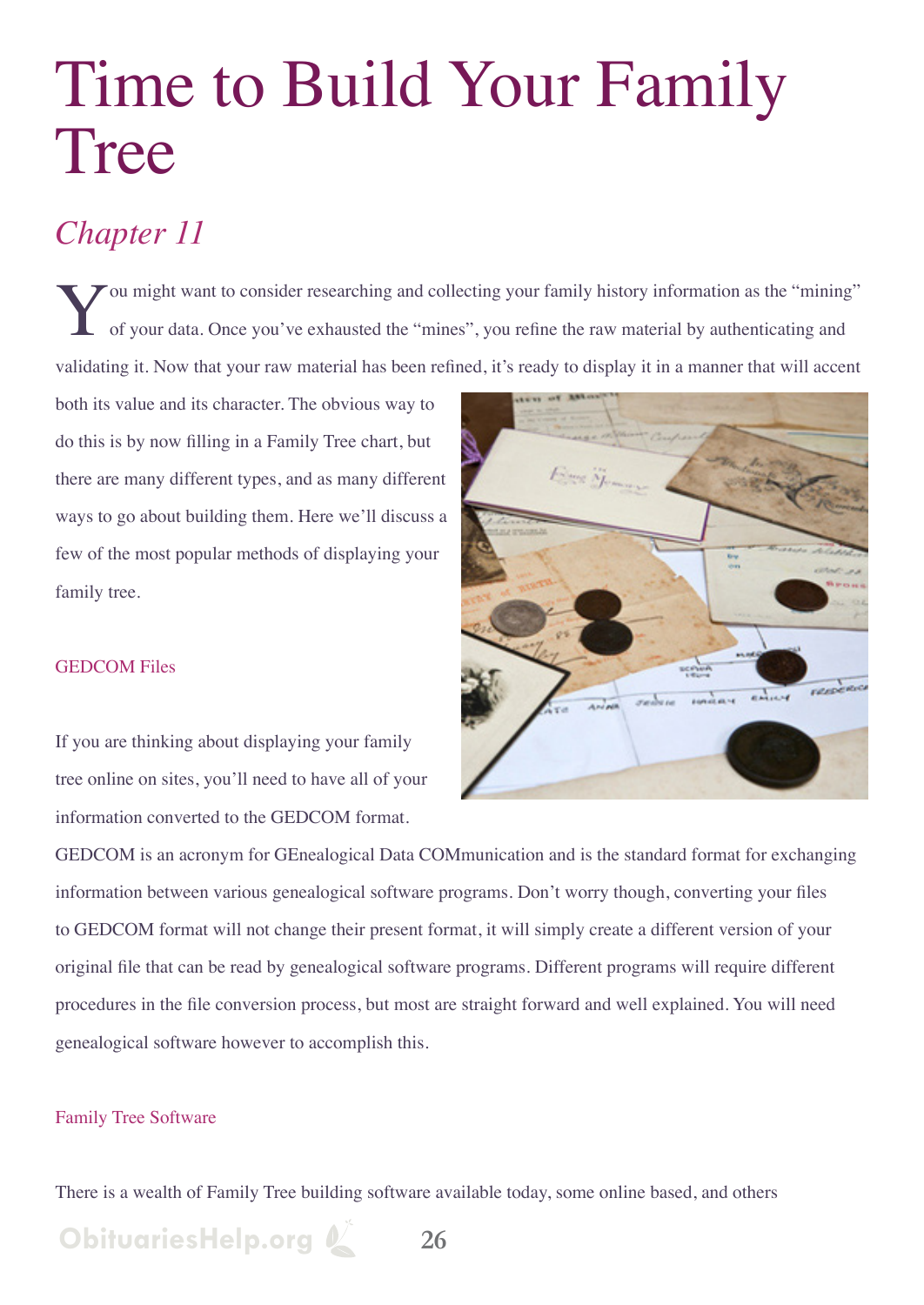downloadable. There are some such standard programs such as Legacy Family Tree and Personal Ancestral File from the Latter Day Saints which are free, but as in any free software programs features are limited, and you'll have to purchase a full version in order to maximize your benefits, The free versions are a good way for the beginner to get acquainted with genealogy software before investing their hard-earned money.

#### Downloadable Templates

A great way to get a little practice in building your family tree is to download one of our free printable blank Family Trees. These are usually only available on websites that require you to have a membership, but our quality templates are completely free to download. There are several variations of template available; I'll briefly explain the most popular types.

#### **[Tip](http://www.obituarieshelp.org/free_printable_blank_family_tree.html?utm_source=familytree_pdf_v1&utm_medium=gary_pdf&utm_campaign=genealogy_pdf)**

**ObituariesHelp** [has each of these](http://www.obituarieshelp.org/free_printable_blank_family_tree.html?utm_source=familytree_pdf_v1&utm_medium=gary_pdf&utm_campaign=genealogy_pdf)  [different types of](http://www.obituarieshelp.org/free_printable_blank_family_tree.html?utm_source=familytree_pdf_v1&utm_medium=gary_pdf&utm_campaign=genealogy_pdf)  [family tree charts](http://www.obituarieshelp.org/free_printable_blank_family_tree.html?utm_source=familytree_pdf_v1&utm_medium=gary_pdf&utm_campaign=genealogy_pdf)  [in three to ten](http://www.obituarieshelp.org/free_printable_blank_family_tree.html?utm_source=familytree_pdf_v1&utm_medium=gary_pdf&utm_campaign=genealogy_pdf)  [generation](http://www.obituarieshelp.org/free_printable_blank_family_tree.html?utm_source=familytree_pdf_v1&utm_medium=gary_pdf&utm_campaign=genealogy_pdf)  [examples. Click](http://www.obituarieshelp.org/free_printable_blank_family_tree.html?utm_source=familytree_pdf_v1&utm_medium=gary_pdf&utm_campaign=genealogy_pdf)  [here to view and](http://www.obituarieshelp.org/free_printable_blank_family_tree.html?utm_source=familytree_pdf_v1&utm_medium=gary_pdf&utm_campaign=genealogy_pdf)  download any of [them for free.](http://www.obituarieshelp.org/free_printable_blank_family_tree.html?utm_source=familytree_pdf_v1&utm_medium=gary_pdf&utm_campaign=genealogy_pdf)

#### Circular Chart

The circular chart enables you to show the lines of parentage in your family history in a simple manner. Circular in form, of course, it begins with you in the middle, and subsequent generations extending outwards from the centre. A great benefit of the circular chart is that you can view your entire ancestral lineage in one glance, and being circular in form it takes up less space than other types.

#### Fan Chart

A fan chart consists of a circle in the middle which is enveloped by semi-circular partitions that extend out to either side, forming the shape of a Japanese style fan. Fan charts are a very decorative way to display your family history and also an efficient means. Each side of your family extends out in its own direction from the center, so it's very simple to locate a member of a particular branch.

#### Landscape Chart

Landscape charts will print out horizontally, increasing the amount of space you have to record your family history. The extra area gained by choosing a landscape style template will permit you to record your data a

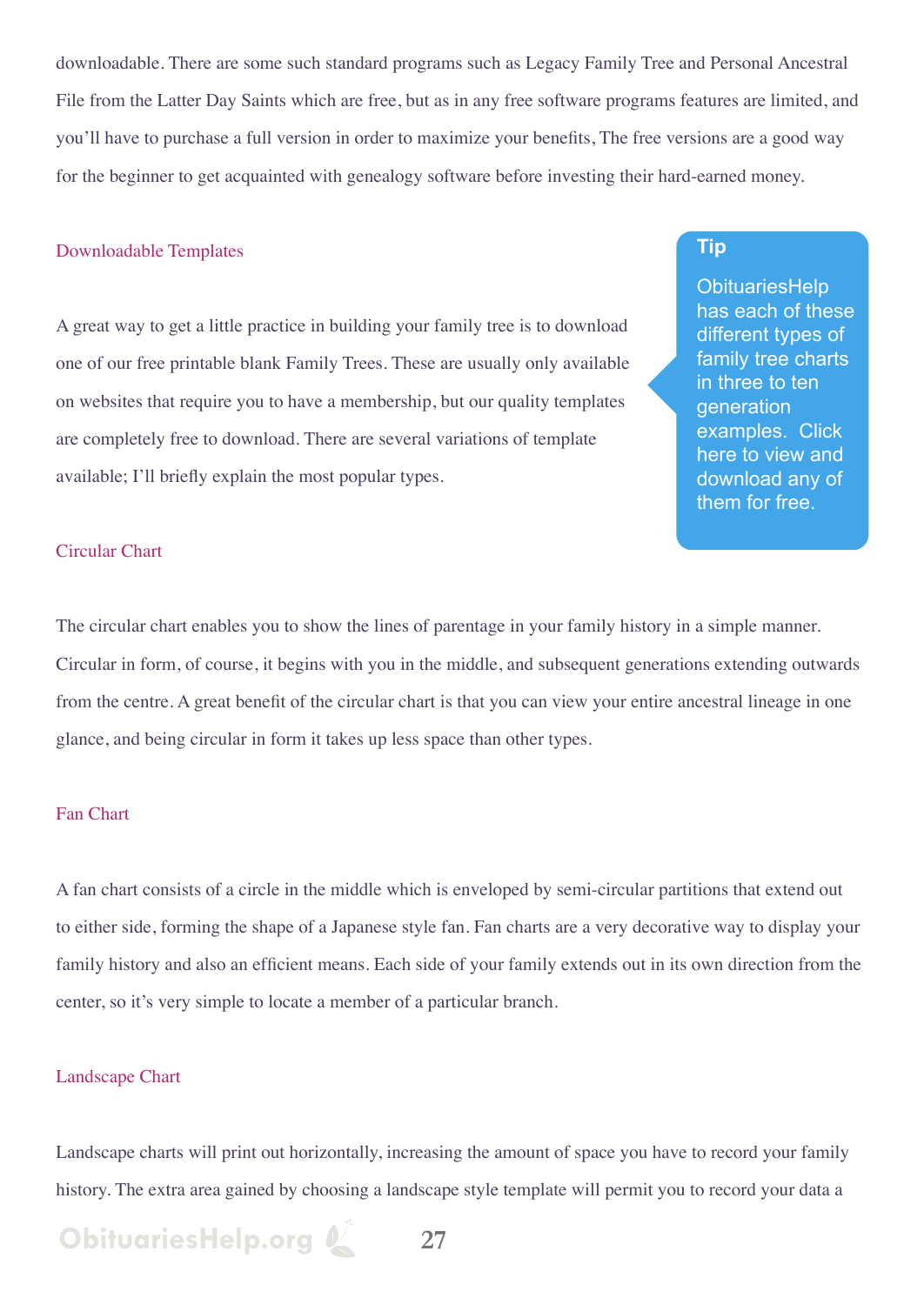little more clearly and legibly, making it easy for other genealogists to read. You never know when you might need their help, or when they might see something that will help them.

#### Bowtie Chart

The bowtie chart is another type that allows you to focus on a particular side of your family at a time. Many genealogists search their family history in this manner, as attempting to trace both sides at once can lead to confusion, chaos and finally discouragement. You'll also see progress a lot quicker by researching one branch of your family at a time, and Bowtie charts are excellent for this. The shape it takes is like that of a Bowtie, with you again in the centre and each branch of your family extending outwards from you.

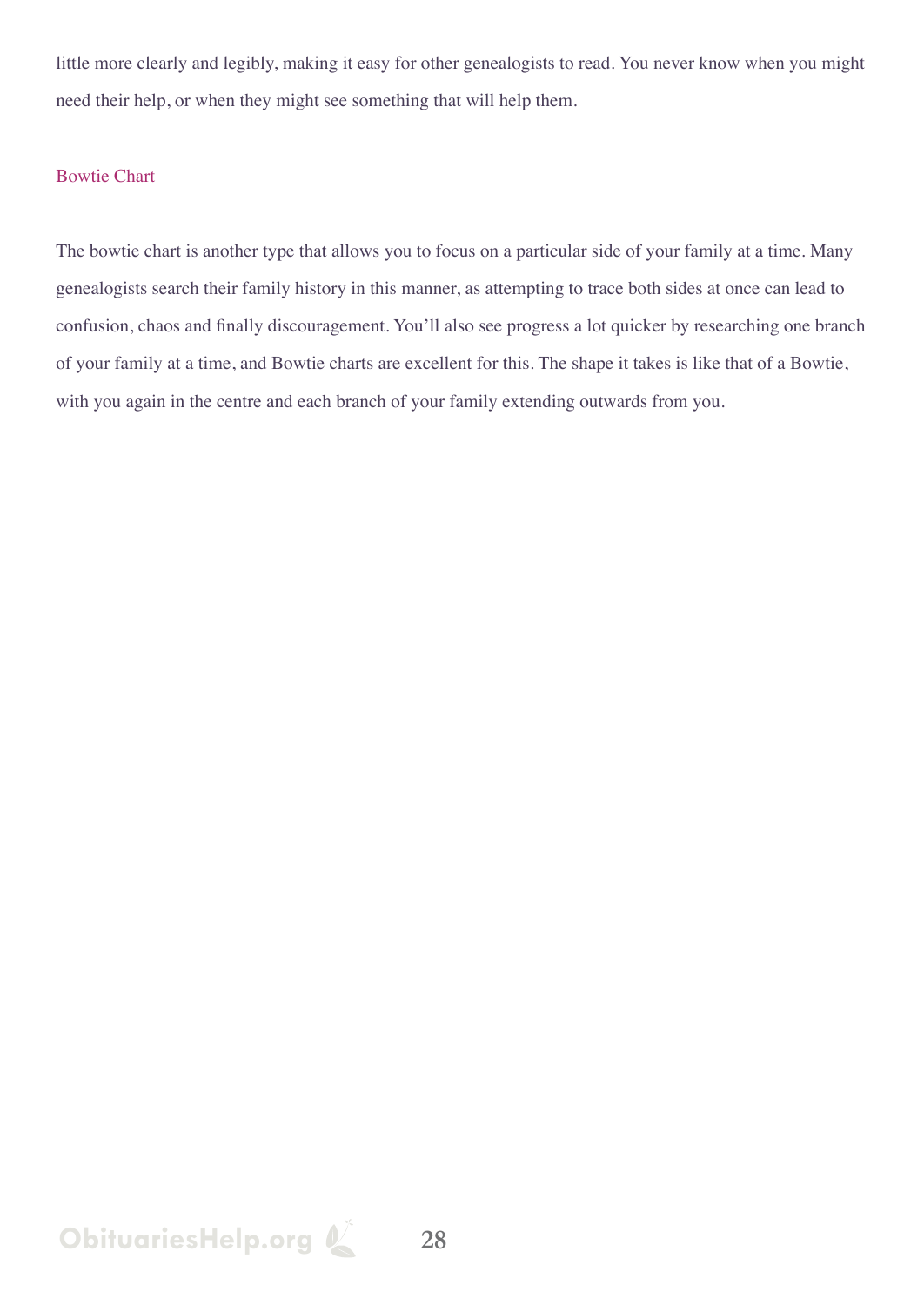# Sharing Your Family Tree With Others

### *Chapter 12*

The of the greatest rewards of a genealogical search is being able to sit down and share your family tree with others. They will be enthralled by your tales of research and captivated by the historical tree with others. They will be enthralled by your tales of research and captivated by the historical fascinations you've uncovered. Not to say the respect and amazement they'll show at how you were able to put it all together. But to do so effectively, you must have an organized and professional means of sharing your information.

### Pedigree Charts

The main thrust of a genealogical search is to accumulate enough data on your ancestors so that you can place it in a pedigree chart. Pedigree charts are basically the Family Tree charts that we see connecting different generations of a family to each other. Pedigree charts usually show parental lineage, and are only one way of sharing your family history. It is the standard form for entering the vital statistics of your ancestors, i.e. – names, dates and places, but you'll uncover so much more facts about your relatives that there will not be room for on a pedigree chart. The following are other ways you can share your family history, separately, or in conjunction with your Pedigree chart.

### Family Group Record

We discussed the Family Group record at the beginning of this booklet, but not only is it an excellent means of storing your ancestral data, it's a great way to share it as well. If you have indexed your family members individually on separate pages, you can go directly to any one ancestor to share stories or facts about them.

Your family group history binder should contain photos and copies of birth, marriage and death certificates and other documents that you can quickly access. People love to see old historical documents written in their calligraphic style, even if you can't understand what is written on them.

# **[ObituariesHelp.org](http://www.obituarieshelp.org/?utm_source=familytree_pdf_v1&utm_medium=gary_pdf&utm_campaign=genealogy_pdf)**  $\mathcal{L}$  29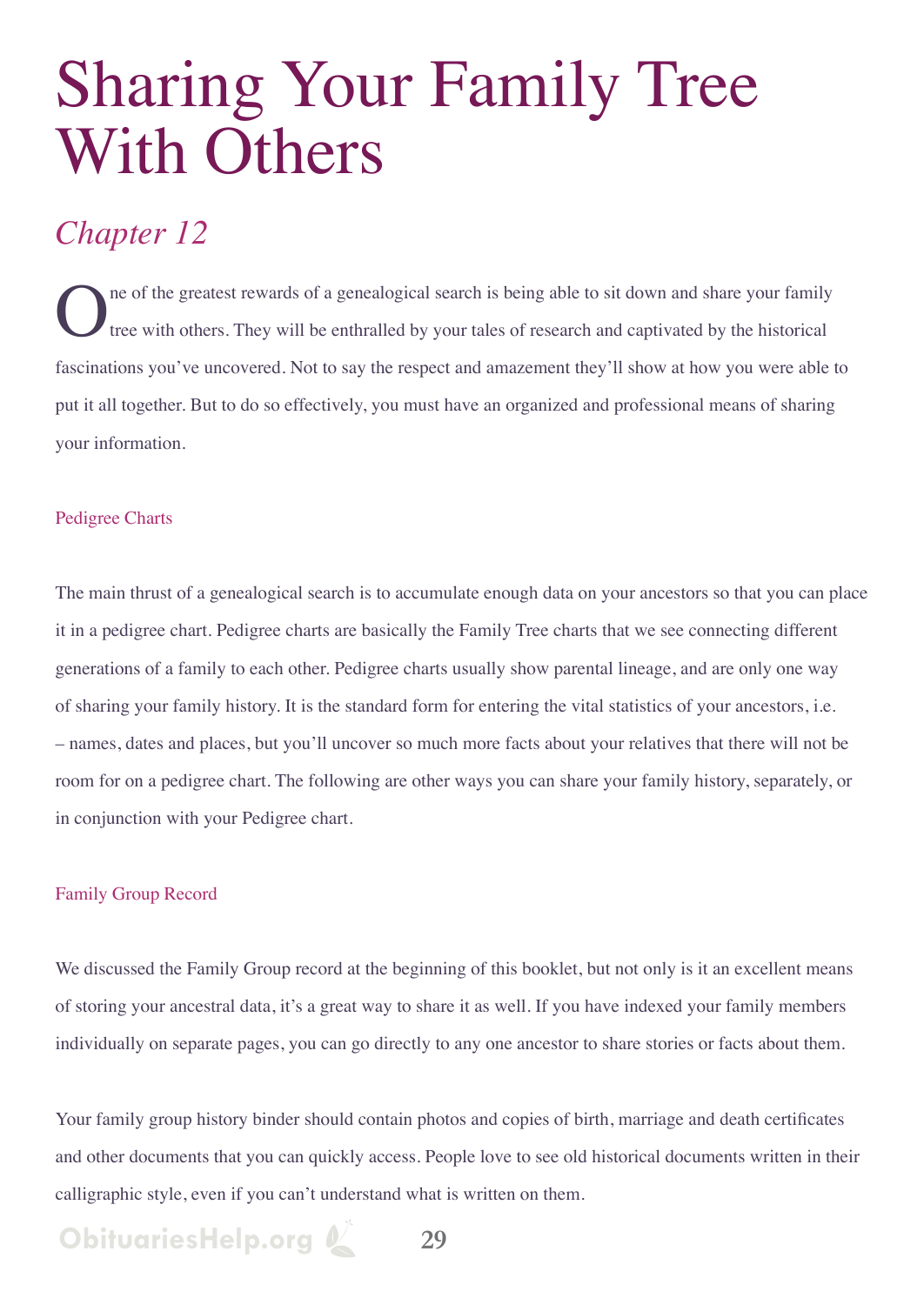#### Family History Scrapbook

A scrapbook is really the perfect way for storing and sharing your family history. You can put everything in a scrapbook, from heirlooms to family photos, and we all know how much fun it is to view someone's scrapbook. Imagine one that extends back into history, from generation to generation, telling the story of your family history.

You can start a scrapbook very much as you would your family group record, or your pedigree chart – beginning with yourself. It could be a pictorial history, with text added to explain the pictures and documents interspersed amongst them, or it could be more textual, the choice is really a personal one. Photos are a big attraction of scrapbooks though, and one laced with old photos and ancient documents is sure to be a hit with family and friends.

You can also add lots of family mementos to your scrapbook, locks of babies' hair, family crests, and even old report cards and ancient letters with your ancestors signature can be laminated and displayed within. Have fun with creating your family history scrapbook, if it's fun for you to create, it will surely be fun for others to read.

#### Tips for Making Your Family Scrapbook

- **1. Organize everything first.** As you've collected information and family memorabilia during your search, hopefully you've stored it in an organized manner. If you have kept a family group history, you should have all of your photos sorted and separated by file dividers, so it should be easy to simply copy them and enter them into your scrapbook. I can't stress enough the importance of being organized from the beginning; if you are it will make your entire experience so much more pleasant.
- **2. Choose an appropriate sized scrapbook.** You will know how much documentation and other memorabilia you have collected during your search, and so should be aware of what size album or other styles of scrapbook you choose. If you have a large amount of information going back five generations or more, you might want to use the portfolio type that artists use to display their work. The pages in those are generally larger and can hold more information than the average photo album. The key is to choose